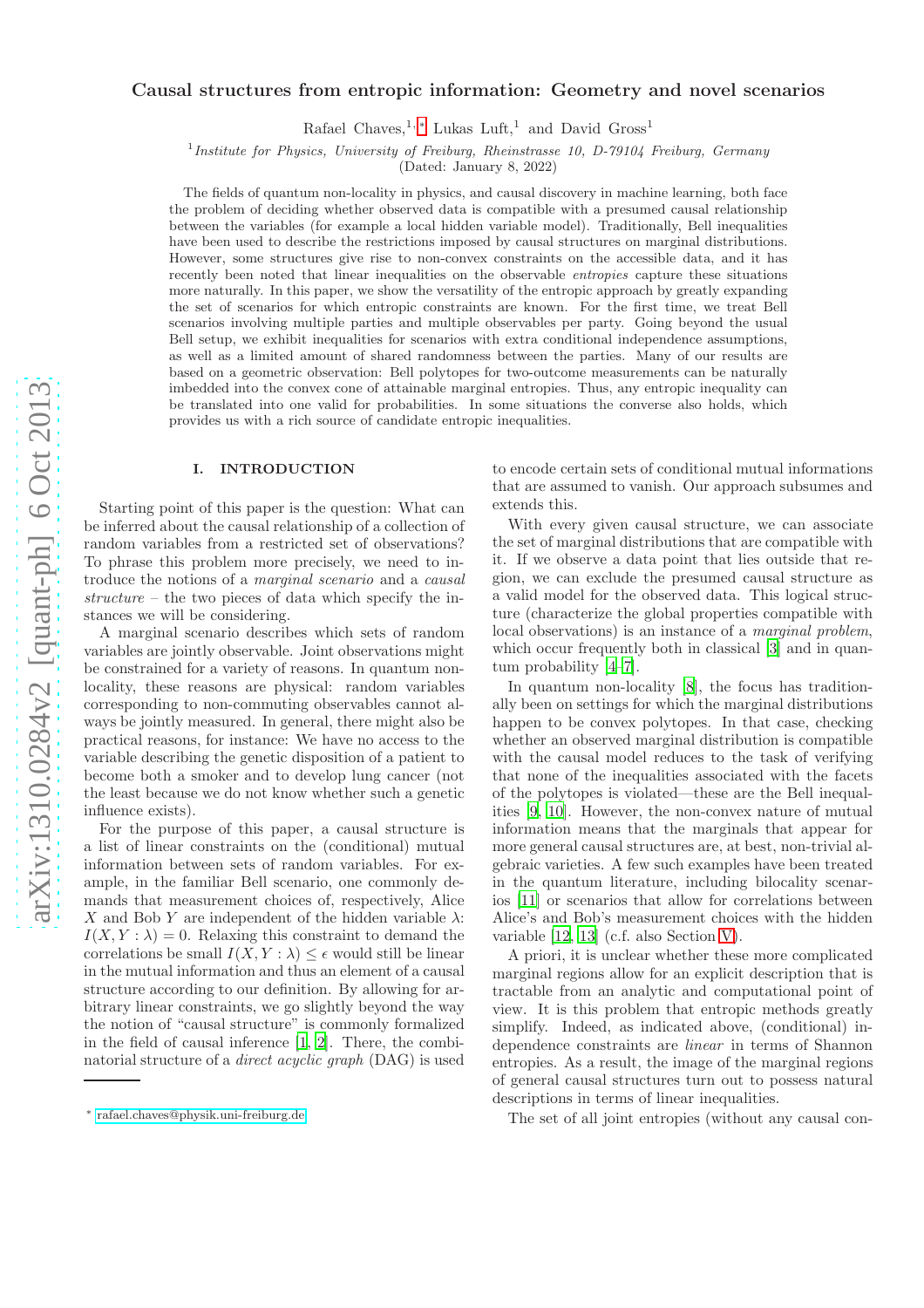straints and prior to marginalization) has been analyzed extensively in information theory [\[14,](#page-14-11) [15\]](#page-14-12). While it is known to be a convex cone, its precise form is still not explicitly understood. For practical purposes, it is often replaced by an outter approximation: the convex Shannon cone, which is defined by a finite number of explicit Shannon type inequalities. All marginals of the Shannon cone can, in principle, be found computationally using linear programming [\[15\]](#page-14-12). What is more, causal structures merely amount to further linear constraints and can therefore be included in a natural way. An additional nice feature of entropic inequalities is that they are valid for variables consisting of any number of outcomes. This stands in stark contrast to the usual approach for which increasing the number of outcomes of the marginal scenario increases the dimension and complexity of the correlation polytope, in practice meaning that new inequalities need to be derived and tailored to the specific number of outcomes under consideration.

On the negative side entropic inequalities provide, in principle, only a necessary condition for the solution of the marginal problem [\[16\]](#page-14-13). In spite of that, entropic inequalities are known to be fine enough to distinguish, for example, different causal structures [\[17,](#page-14-14) [18\]](#page-14-15) or witness non-locality and contextuality [\[19](#page-14-16)[–26\]](#page-14-17).

In spite of its potential applications, the entropic approach to the marginal problem has been little explored. In particular, no entropic inequalities are known for Bell scenarios involving more than 2 parties or many measurement settings. Another problem, well suited to be tackled with entropies, is the one where the amount of shared randomness between the parties involved in a Bell test is bounded to be below a certain value. Commonly, shared randomness is assumed to be a free and boundless resource, but quantitative considerations about how much of it is actually necessary to reproduce some quantum correlations can give useful insights that would be extremely hard to tackle with the usual approaches.

These are the kind of problems we look at in this paper. In Sec. [II](#page-1-0) we start defining the entropic cone described by all Shannon-type inequalities. In Sec. [III](#page-3-0) we state known results about convex cones that will be used in Sec. [IV](#page-4-0) to prove a theorem showing that, for marginal scenarios without statistical independence, any Shannon-type inequality is also valid for the probabilities if a proper translation is made. We also show that the converse is in general not true by providing a counter example showing that not every inequality for probabilities is also valid for Shannon entropies. Inspired by these results, in Sec. [V](#page-7-0) we derive the entropic version of the Collins-Gisin inequalities [\[27\]](#page-14-18) also considering the effects of bounded shared randomness between the parties. In Sec. [VI](#page-9-0) we derive a multipartite generalization of the entropic inequality originally derived by Braunstein and Caves for the bipartite case [\[19\]](#page-14-16). In Sec. [VII](#page-10-0) we computationally apply the Fourier-Motzkin (FM) algorithm to derive entropic inequalities for a couple of different scenarios, including marginal models that also include statistical

independencies and the effects of bounded shared randomness. We discuss our findings in Sec. [VIII](#page-13-0) while technical results and proofs can be found in the Appendices.

# <span id="page-1-0"></span>II. CHARACTERIZING MARGINAL SCENARIOS WITH SHANNON-TYPE INEQUALITIES

### A. Marginal Scenarios

Given a set of variables  $X_1, \ldots, X_n$ , a marginal scenario is a collection of certain subsets of them, those subsets of variables that can be jointly measured. In the case of Bell scenarios, the marginal scenario is achieved by imposing space-like separation between some of the observables. Clearly, a subset of jointly measurable variables is still a jointly measurable set. Formally (see [\[20,](#page-14-19) [22\]](#page-14-20) for further details),

**Definition 1.** A marginal scenario  $M$  is a collection  $\mathcal{M} = \{S_1, \ldots, S_{|\mathcal{M}|}\}\$  of subsets  $S_i \subseteq \{X_1, \ldots, X_n\}\$  such that if  $S \in \mathcal{M}$  and  $S' \subseteq S$ , then also  $S' \in \mathcal{M}$ .

In practice some joint statistics is measured for every  $S \in \mathcal{M}$ . For example, if the variables  $X_i$  and  $X_j$  are jointly measurable  $(\{X_i, X_j\} =: S \in \mathcal{M})$ , one can access  $P(X_i = x_i, X_j = x_j)$ , the probability of obtaining the outcomes  $X_i = x_i$  and  $X_j = x_j$ . These marginal probabilities determine in particular the marginal Shannon entropy:

$$
H(X_i, X_j)
$$
  
=  $-\sum_{x_i, x_j} P(X_i = x_i, X_j = x_j) \log_2 P(X_i = x_i, X_j = x_j).$ 

As first noticed in [\[19](#page-14-16)], the existence of a joint distribution for all variables  $X_1, \dots, X_n$  implies that marginal Shannon entropies satisfy certain inequalities, which may be violated by measurement statistics originating from quantum experiments. Below, we will recall how to compute these inequalities in general, potentially in the presence of extra causal constraints.

### B. Entropy cones

For the purpose of this section, assume that a number  $n$  and some joint distribution for  $n$  random variables  $X_1, \ldots, X_n$ . We denote the set of indices of the random variables by  $[n] = \{1, \ldots, n\}$  and its powerset (i.e. set of subsets) by  $2^{[n]}$ . For every subset  $S \in 2^{[n]}$ of indices, let  $X_S$  be the tuple of observables  $(X_i)_{i \in S}$ and  $H(S) := H(X_S)$  be the associated marginal entropy. With this convention, the entropy becomes a function

$$
H: 2^{[n]} \to \mathbb{R}, \qquad S \mapsto H(S)
$$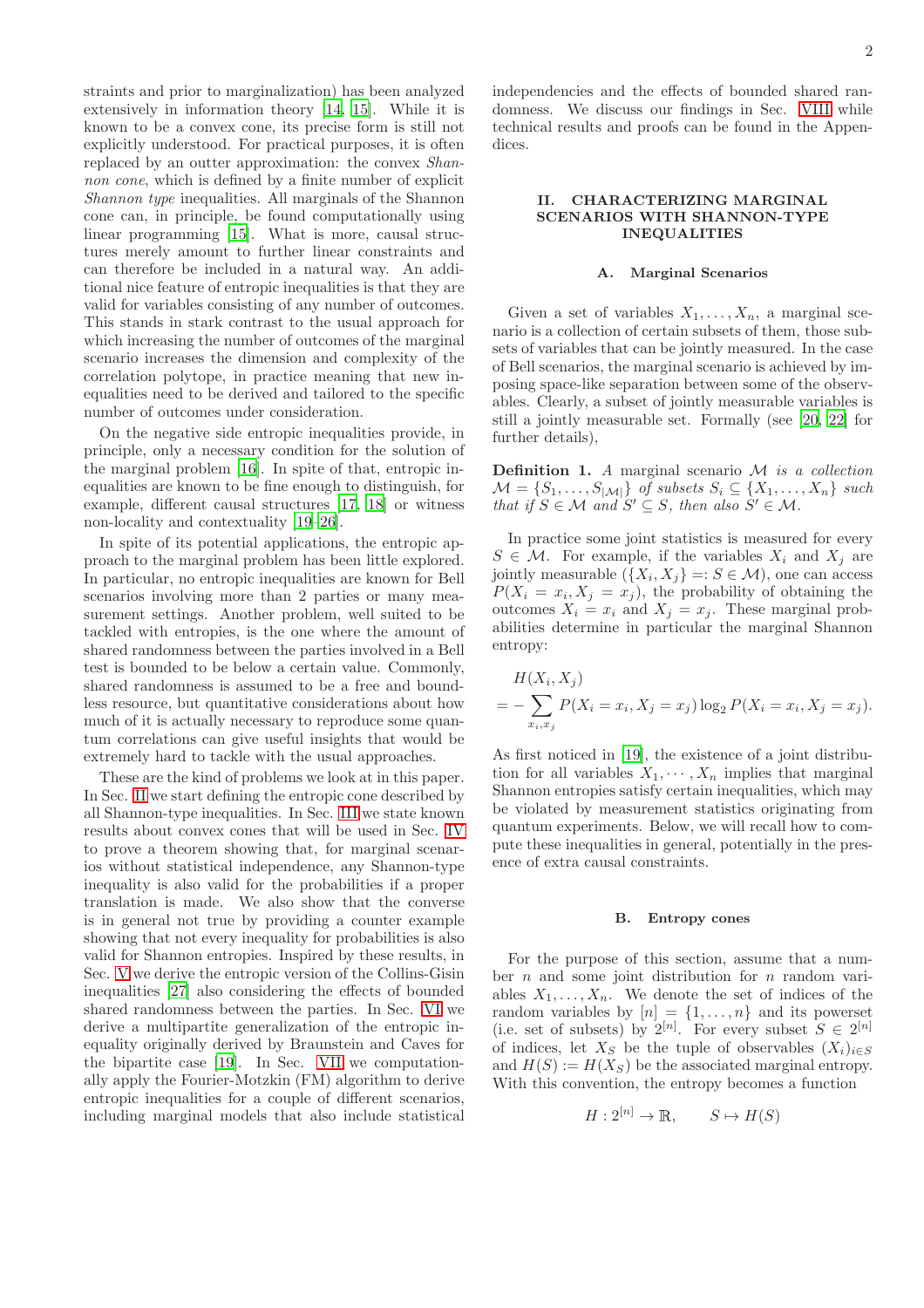on the power set. The linear space of all set functions is of course isomorphic to  $\mathbb{R}^{2^n}$  together with a basis  $\{e_S \mid |S \subset$  $2^{[n]}$ } labeled by subsets. We denote that vector space by  $R_n$  and will henceforth not distinguish between realvalued set functions and the space  $R_n$ . For every vector  $h \in \mathbb{R}_n$  and  $S \in 2^{[n]}$ , we denote by  $h_S$  the component of  $S$  with respect to the basis vector  $e_S$ .

The region

$$
\{h \in R_n \mid h_S = H(S) \text{ for some entropy function } H\}
$$

of vectors in  $R_n$  that correspond to entropies has been researched extensively in information theory [\[15\]](#page-14-12). It is known to be a convex cone (c.f. Section [III\)](#page-3-0), but an explicit description has not yet been found. However, several properties of entropy functions are well-understood. These are, respectively, monotonicity, sub-modularity, and a normalization condition:

$$
H(T \setminus \{i\}) \le H(T)
$$
  

$$
H(S) + H(S \cup \{i, j\}) \le H(S \cup \{i\}) + H(S \cup \{j\}) \quad (1)
$$
  

$$
H(\emptyset) = 0
$$

for all  $S, T \in 2^{[n]}$ . The set of inequalities [\(1\)](#page-2-0) are known as the elementary inequalities in information theory or the polymatroidal axioms. An inequality that follows from the elementary ones is called a Shannon-type inequality. The region defined by the Shannon-type inequalities is the *Shannon cone*  $\Gamma_n$ , a polyhedral closed convex cone  $\Gamma_n$ . Clearly, it is an outter approximation to the true entropy cone. Since the latter is not yet fully characterized, we will work for the remainder of this paper solely in terms of the Shannon cone[1](#page-2-1) . For future reference, we re-state this definition more formally:

**Definition 2.** The Shannon cone  $\Gamma_n$  is the set of vectors  $h \in R_n$  that are

1. non-negative

$$
h_A \ge 0 \text{ (with equality if } A = \emptyset),
$$

2. increasing

$$
h_B \leq h_A \text{ for } B \subseteq A ,
$$

3. sub-modular

$$
h_{A \cup B} + h_{A \cap B} \le h_A + h_B
$$

for any  $A, B \in 2^{[n]}$ .

We now return to descriptions involving a marginal scenario M. Given a point  $h: 2^{[n]} \to \mathbb{R}$ , one computes the restriction  $h_{|\mathcal{M}} : \mathcal{M} \to \mathbb{R}$  dismissing the values  $h(S)$  for all  $S \in [n] \setminus \mathcal{M}$ . The entropic cone bounding the correlations in  $\mathcal M$  is a projection of  $\Gamma_n$  along a map  $\mathbb{R}^{2^{[n]}} \to \mathbb{R}^{\mathcal{M}}$  throwing away some of the coordinates, that ones not corresponding to observable quantities. This set is also a convex cone, that we denote by  $\Gamma^{\cal M}.$  Given an inequality description of  $\Gamma^{\mathcal{M}}$ , deciding if the marginal model can be extended is very simple, since one only needs to check whether it satisfies all the inequalities defining it. In other terms, if a marginal model violates an inequality derived only by the combination of polymatroidal axioms, this implies that this marginal model cannot arise from a joint probability distribution.

<span id="page-2-0"></span>To determine the projection  $\Gamma^{\mathcal{M}}$ , a natural possibility would be to calculate the extremal rays of  $\Gamma_n$  and dismiss the irrelevant coordinates of it. However, determining all the extremal rays of the cone  $\Gamma_n$  is a very hard problem, with explicit solutions known only for few cases [\[28](#page-14-21)[–30\]](#page-14-22). To determine  $\Gamma^{\mathcal{M}}$  in practice we start with the inequality description [\(1\)](#page-2-0) of  $\Gamma_n$  and then apply a Fourier-Motzkin (FM) elimination [\[31\]](#page-14-23), a standard method for calculating the inequality description for the projection of a polyhedral cone.

# C. Inequalities for marginal entropies

To illustrate the general method, we begin considering the simplest non-trivial Bell scenario, corresponding to the CHSH scenario [\[32\]](#page-14-24) and consisting of two parties, say A and B, who can measure one out of two observables each,  $\{A_0, A_1\}$  and  ${B_0, B_1}$  respectively. This corresponds to a marginal scenario consisting of the following observable variables:  $M = \{\{A_0, B_0\}, \{A_0, B_1\}, \{A_1, B_0\}, \{A_1, B_1\}\}\$  $=\{A_0, A_1, B_0, B_1, A_0B_0, A_0B_1, A_1B_0, A_1B_1\}.$  As shown in [\[20](#page-14-19), [22\]](#page-14-20) the only non-trivial Shannon-type entropic inequality (up to symmetries) corresponds to the inequality derived by Braunstein and Caves [\[19\]](#page-14-16), the entropic CHSH, given by

<span id="page-2-2"></span>
$$
CHSH^{E} = - H_{A_0B_0} - H_{A_0B_1} - H_{A_1B_0}
$$
  
+  $H_{A_1B_1} + H_{A_0} + H_{B_0} \ge 0$  (2)

where here and in following we employ the notation  $H(A_i B_j) = H_{A_i B_j}$  (similarly to any number of variables) to avoid lengthy expressions.

In Ref. [\[19](#page-14-16)] this inequality was derived using the chain rule of entropies. However, as just discussed, any Shannon-type inequality can be derived from the elemental set of inequalities [\(1\)](#page-2-0). To illustrate the general procedure, we consider how to obtain the entropic inequality [\(2\)](#page-2-2), performing a FM elimination of the non-observable variables appearing in the set of elementary inequalities. To derive the CHSH inequality [\(2\)](#page-2-2) it is sufficient to com-

<span id="page-2-1"></span> $1$  This relaxation implies that while all inequalities we will derive below are valid for any true entropy vector, they may fail to be tight.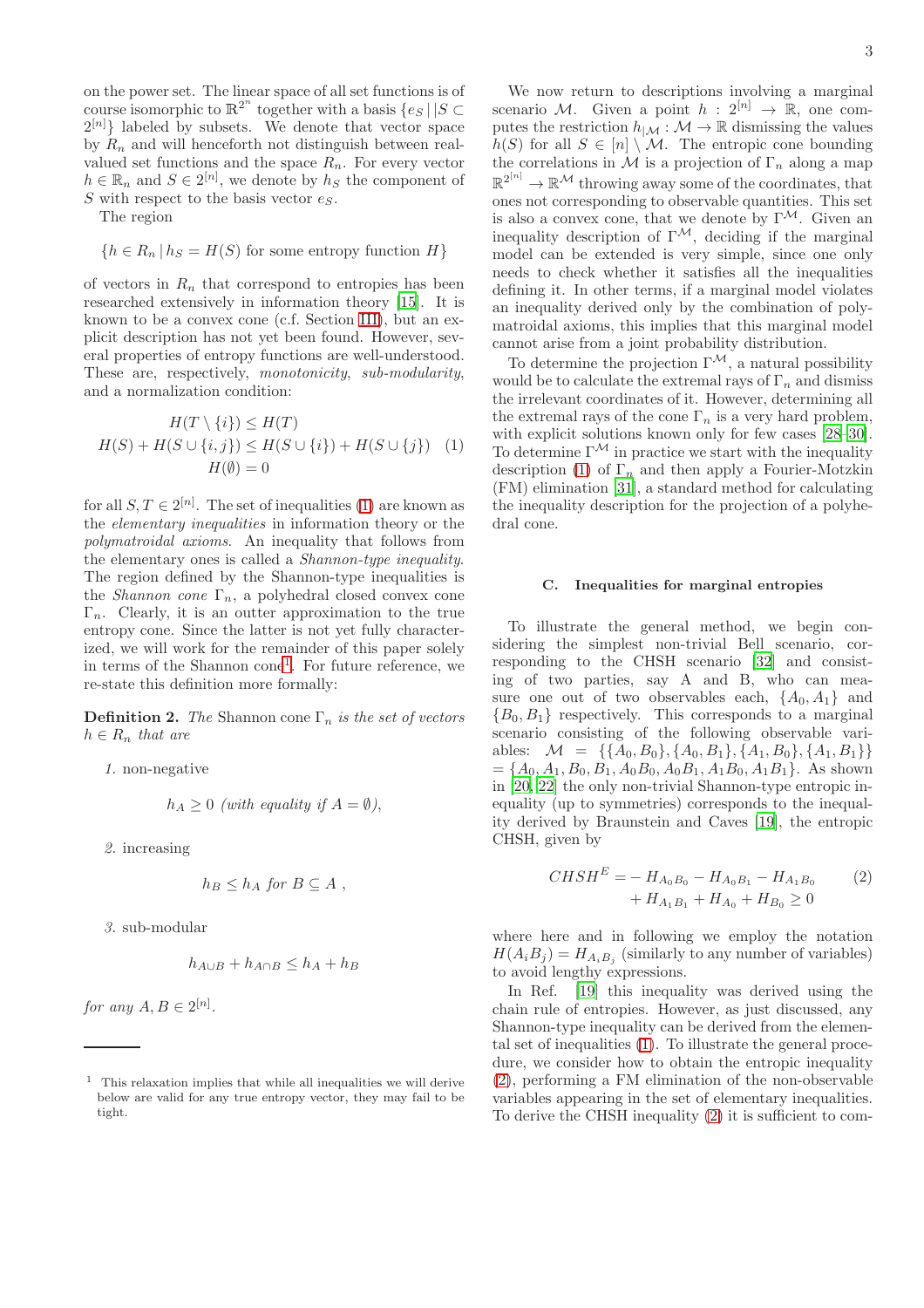bine the two sub-modularity inequalities

$$
H_{A_0B_0} + H_{A_0B_1} \ge H_{A_0B_0B_1} + H_{A_0}
$$
 (3)

$$
H_{A_1B_0} + H_{B_0B_1} \ge H_{A_1B_0B_1} + H_{B_0}.\tag{4}
$$

Using that  $H_{A_0B_0B_1} \geq H_{B_0B_1}$  and  $H_{A_1B_0B_1} \geq H_{A_1B_1}$ we get exactly [\(2\)](#page-2-2). Note however, that these two last monotonicity inequalities are not in the elemental set [\(1\)](#page-2-0). To obtain for instance  $H_{A_0B_0B_1} \geq H_{B_0B_1}$  from the basic ones we combine

$$
H_{A_0A_1B_0B_1} \ge H_{A_1B_0B_1} \tag{5}
$$

$$
H_{A_1B_0B_1} + H_{A_0B_0B_1} \ge H_{A_0A_1B_0B_1} + H_{B_0B_1} \tag{6}
$$

It is clear that, in general, any monotonicity inequality, follows immediately from the basic ones.

One should note the similarity of  $CHSH^E$  with the usual CHSH inequality in terms of probabilities [\[27,](#page-14-18) [32\]](#page-14-24), that can be expressed as

$$
CHSH = q_{A_0B_0} + q_{A_0B_1} + q_{A_1B_0}
$$
  
-  $q_{A_1B_1} - q_{A_0} - q_{B_0} \le 0$  (7)

with  $q_{A_iB_j}$  being the probability of getting the outcome 0 if the measurement settings  $i, j$  are used, and similarly for the marginals  $q_{A_i}$  and  $q_{B_j}$ . We see that both inequalities are equivalent, if one just makes the simple replacement  $H_{A_iB_j} \rightarrow -q_{A_iB_j}$ . Based on this simple observation we prove in Sec. [IV](#page-4-0) a formal explanation to the similarities between the probability and entropic inequalities.

### D. The role of causal structures

Bell's theorem is usually associated with the incompatibility of quantum correlations with a natural causal structure for space-like separated events. However, in the derivation of the entropic inequality [\(2\)](#page-2-2) no explicit mention of a causal structure has been made. Inequality [\(2\)](#page-2-2) is valid for any set of 4 variables. The only assumption made up to this point is the validity of classical probability theory, or in other terms, the existence of a well-defined joint probability distribution  $p(A_0 = a_0, A_1 = a_1, B_0 = b_0, B_1 = b_1)$ . Bell's theorem can be seen as a recipe for interpreting the variables appearing in [\(2\)](#page-2-2) or [\(7\)](#page-3-1) as physically observable quantities.

We recall the usual argument: Bell's theorem assumes a description of marginal models where there exists a hidden variable  $\lambda$  which subsumes all the information the variables  $A_0$ ,  $A_1$ ,  $B_0$ , and  $B_1$ , may depend on. This is the realism assumption in Bell's construction, assuring that all the variables have well-defined values prior to any measurement. At each run of the experiment, Alice and Bob independently chose which variable they will locally access, tossing, respectively, uncorrelated coins  $X$  and  $Y$ : if  $X = 0$  Alice measures the observable associated with  $A_0$ , if  $X = 1$  she measures  $A_1$  (similarly to Bob). Because



<span id="page-3-2"></span>FIG. 1. Direct acyclic graph (DAG) representing the causal structure associated with a bipartite Bell experiment [\[9](#page-14-6)]. The associated marginal scenario consists of all sets of variables that do not contain two different observables of the same party. For instance, if  $X$  and  $Y$  both are dichotomic with  $x = 0, 1$  and  $y = 0, 1$ , we have the CHSH scenario [\[33](#page-14-25)] that is characterized by the marginal scenario  $\mathcal{M} = \{\{A_0, B_0\}, \{A_0, B_1\}, \{A_1, B_0\}, \{A_1, B_1\}\}.$ 

<span id="page-3-1"></span>in general  $A_0$  and  $A_1$  (similarly  $B_0$  and  $B_1$ ) are associated with non-commuting observables, quantum mechanics prohibits both to be jointly measurable. The compatibility between  $A_i$  and  $B_j$  is guaranteed by invoking the assumption of locality, stating that space-like events are not causally connected. Note however, that for example  $A_0$  is in principle not an observable quantity, rather what Alice observes is  $A_0$  conditioned on the fact that  $X = 0$ . If X is correlated with  $\lambda$ , potentially the value of  $A_0$  would be different had Alice chosen to measure  $A_1$ . Here enters the final assumption in Bell's theorem, that of *measurement independence*, stating that  $X$  and  $Y$  are independent from the hidden variable  $\lambda$ . Together, the three assumptions in Bell's theorem implies the causal structure shown in Fig. [1.](#page-3-2)

# <span id="page-3-0"></span>III. CONVEX CONES

In this section, we state several basic facts about closed convex cones and their duals. Detailed background and proofs can be found in [\[34\]](#page-14-26). General text on convexity that also treat cones are [\[35](#page-14-27), [36\]](#page-14-28). All cones that appear in this paper are closed and convex, so we will at times drop the attributes.

A closed convex cone C is a subset of  $\mathbb{R}^n$ 

- 1. closed  $\overline{C} = C$ ,
- 2. convex, and
- 3. scale-invariant:  $\lambda C = C$  for every  $\lambda \geq 0$ .

A simple example is given in Figure [2.](#page-4-1)

The simplest types of cones are rays, i.e. sets of the form  $\{\lambda v \,|\, \lambda \geq 0\}$  for some vector  $v \in \mathbb{R}^n$ . Let  $L \subset$  $C$  be a ray contained in a closed convex cone  $C$ . It is an extremal ray if it cannot be written as a non-trivial convex combination of elements in C, i.e. if for all  $x, y \in$ C, whenever  $\frac{1}{2}(x+y) \in L$ , we already have that  $x, y \in L$ .

Under a technical assumption, closed convex cones are the convex hull of their extremal rays. To state the assumption, we need to introduce the notion of a base. A base is a convex subset  $B \subset C$  of a convex cone C such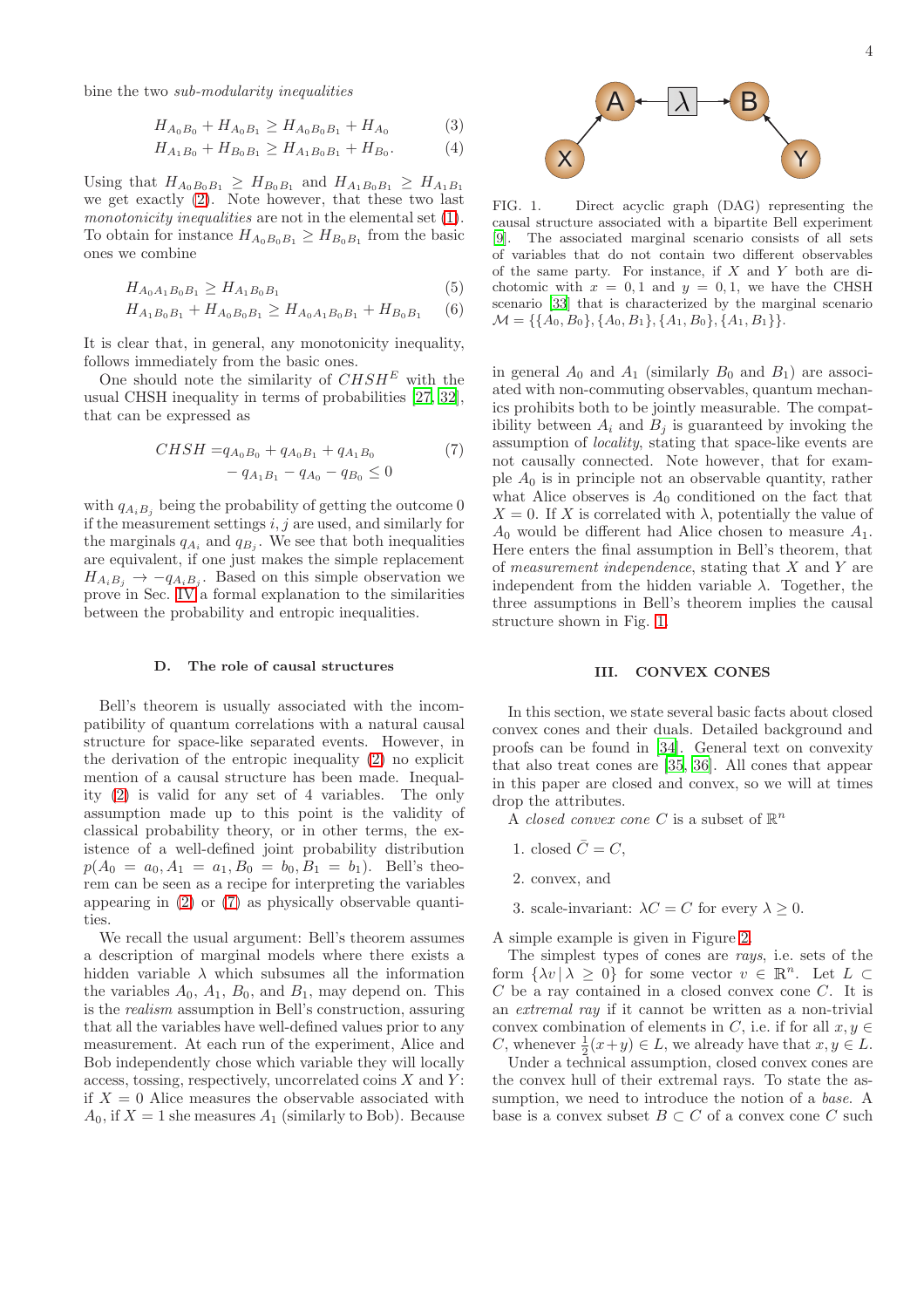

<span id="page-4-1"></span>FIG. 2. A closed convex cone in  $\mathbb{R}^3$ . The extremal rays are labeled by  $a, b, c$ , while  $B$  designates a base. One of three facets is shaded and labeled F.

that  $0 \notin B$  and every element  $v \in C$  is uniquely of the form  $v = \lambda b$  with  $\lambda \geq 0$  and  $b \in B$ . Not every cone admits a base  $(C = \mathbb{R}^n \subset \mathbb{R}^n$ , e.g. does not). However, cones which have a compact base are the convex hull of their extremal rays [\[35,](#page-14-27) Chapter 9]. This will be true for all cones that we will deal with in this paper.

In this sense, it is sufficient to specify the extremal rays in order to specify  $C$ . Thus, cones that have only finitely many extremal rays are of particular interest. A cone has this property if and only if it is the region in  $\mathbb{R}^n$  specified by finitely many linear and homogeneous inequalities [\[34](#page-14-26), Chapter 3.4]. Such cones are called polyhedral. The (closure) of all achievable entropy vectors is now known not to be polyhedral [\[37\]](#page-14-29). However, the cone  $\Gamma_n$  is manifestly defined by finitely many inequalities and hence polyhedral. The same is true for all other cones that we will be working with.

There is a powerful notion of duality for closed convex cones. Let C be such a cone. The dual cone (also polar  $cone)$   $C^*$  is the set of all homogeneous linear inequalities valid on C:

$$
C^* = \{ f | \langle f, v \rangle \ge 0 \quad \forall v \in C \}.
$$

In this language, the set of Shannon-type inequalities is just the dual cone  $\Gamma_n^*$  to  $\Gamma_n$ . The generating set in [\(1\)](#page-2-0) are the extremal rays of  $\Gamma_n^*$ . We will need the following properties of the duality operation:

- 1. By the *Bipolar Theorem*,  $(C^*)^* = C$  for every closed convex cone  $C$  [\[35,](#page-14-27) Chapter 4]. In particular, a cone is completely specified by its dual.
- 2. Duality reverses inclusions [\[35,](#page-14-27) Chapter 4]: If C, C′ are closed convex cones and  $C' \subset C$  then  $C^* \subset$  $(C')^*$ .

<span id="page-4-2"></span>3. Dual cones transform "contragradiently": Let C be a closed convex cone and D a linear map. Then  $C' := D(C)$  is again a convex cone and

<span id="page-4-3"></span>
$$
D^{T}\left((C')^{*}\right) = \operatorname{range} D^{T} \cap C^{*} \subset C^{*},\tag{8}
$$

where  $D<sup>T</sup>$  is the adjoint of D.

*Proof of Property [3.](#page-4-2)* Let  $C$  be a closed convex cone,  $D$  a linear map, and  $C' = D(C)$ . Then

$$
D^T((C')^*) = \{D^T(f) | \langle f, v' \rangle \ge 0 \quad \forall v' \in C' \}
$$
  
=  $\{D^T(f) | \langle f, D(v) \rangle \ge 0 \quad \forall v \in C \}$   
=  $\{D^T(f) | \langle D^T(f), v \rangle \ge 0 \quad \forall v \in C \}$   
= range  $D^T \cap C^*$ .

 $\Box$ 

# <span id="page-4-0"></span>IV. THE CORRESPONDENCE BETWEEN PROBABILISTIC AND ENTROPIC INEQUALITIES

In this section, we will present a simple geometric construction that explains and generalizes the connection, observed above, between the entropic  $CHSH^E$  inequality and the usual CHSH inequality. We will find that the set of probability distributions for  $n$  binary experiments can be imbedded into the cone  $\Gamma_n$  of set functions fulfilling the polymatroidal axioms. Dually, it follows that every linear inequality valid for  $\Gamma_n$  can be turned into an inequality valid for probability distributions. The linear map that connects the two types of inequalities will turn out to send  $CHSH^E$  to  $CHSH$ , thus providing a geometric explanation for the observed coincidence. (Figure [3\)](#page-5-0) provides a high-level roadmap through the succession of convex cones that appear in the argument).

We start by considering various ways of representing the probability distribution of  $n$  binary random variables  $X_1, \ldots, X_n$ . Most naturally, the distribution is given by a function

$$
p: \{0,1\}^{\times n} \to [0,1]
$$

on binary strings of length  $n$  with the interpretation that

$$
p(x) = \Pr[X_1 = x_1, \dots, X_n = x_n].
$$

Let  $x$  be an  $n$ -bit string. The string is obviously characterized by the set  $A \in 2^{[n]}$  of the positions where it equals 0. Hence we can equivalently consider  $p$  as a function on the set of subsets of  $[n]$ :

$$
p: 2^{[n]} \to [0, 1],
$$
  
\n $p(A) = \Pr[X_A = 0 \land X_{A^C} = 1],$ 

where, again,  $X_A$  are those components of the random vector  $X$  whose indices appear in the set  $A$ . With this convention, p can be seen as an element of the real vector space  $R_n$  over the powerset of [n]. More precisely, it is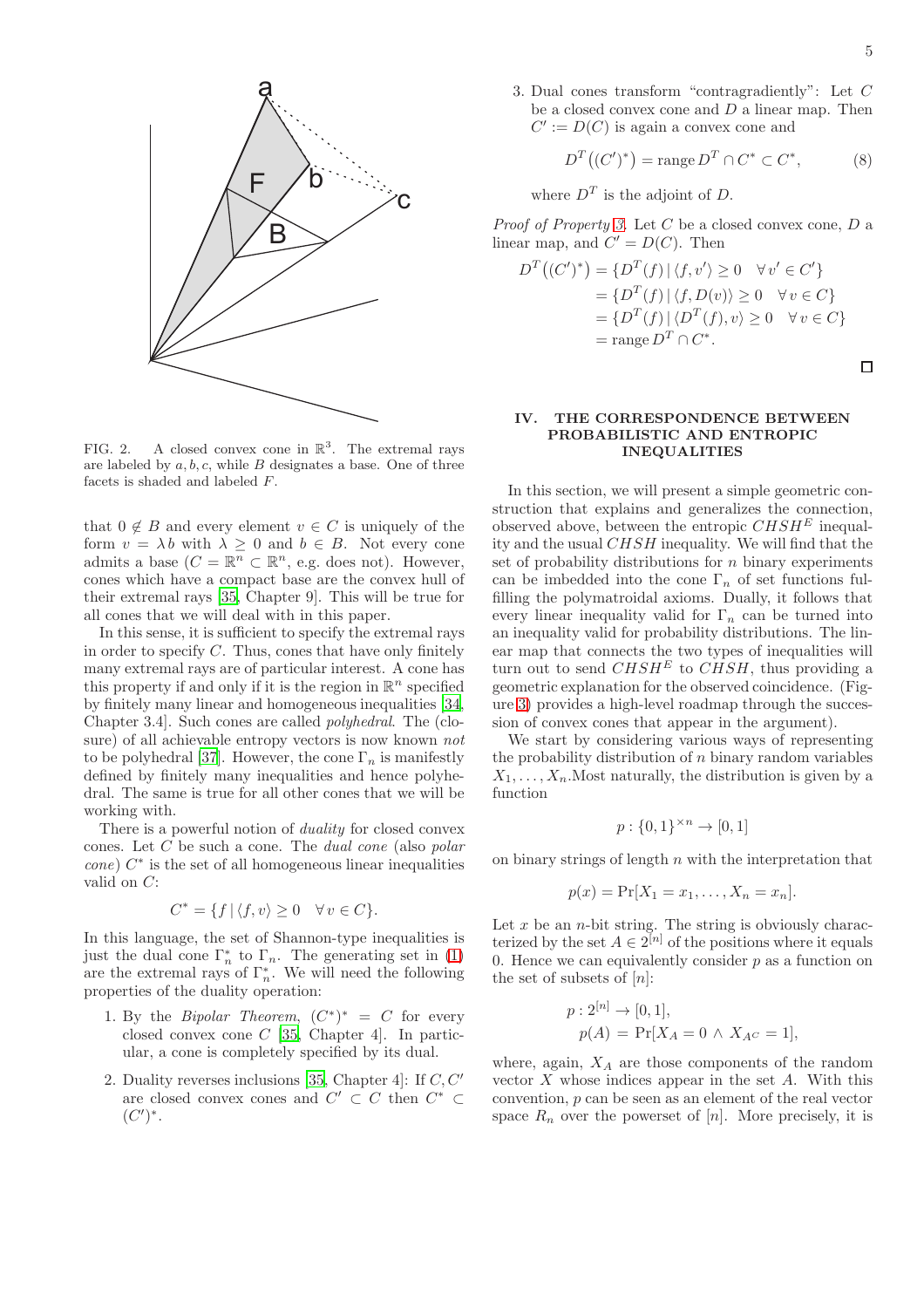

<span id="page-5-0"></span>FIG. 3. The various cones appearing in the argument that entropic inequalities can be mapped to Bell inequalities. We start with the positive orthant  $P_n$  of  $R_n$ , which is the cone over the set of probability distributions. The Möbius transform M sends it linearly and bijectively to a cone  $Q_n$  ( $Q_n$ , and all further cones that appear later, happen to be a sub-cone of the positive orthant. Thus, in this way, our two-dimensional sketch is faithful). The set of Möbius-transformed distributions is a sub-cone of  $S_n$ , a cone which fulfills a set of "inverted" polymatroidal axioms. The latter cone can be imbedded linearly into the Shannon cone  $\Gamma_n$ . Using cone duality [\(8\)](#page-4-3), we can invert the chain above and imbed the dual cone  $\Gamma_n^*$  into  $Q_n^*$ . That yields the main claim of this section. Note that the initial Möbius transform is not strictly necessary to arrive at  $D^T(\Gamma^*) \subset Q_n^*$ . We have stated it primarily to clarify the geometric nature of  $Q_n$  (i.e. as an orthant, up to a linear isomorphism).

an element of the non-negative orthant of  $R_n$ , and every element of that orthant corresponds to a (not necessarily normalized) distribution. We denote the non-negative orthant of  $R_n$  by

$$
P_n := \left\{ p \in R_n \, | \, p_A \ge 0 \quad \forall A \in 2^{[n]} \right\}.
$$

The reason we found it necessary to elaborate on this rather straight-forward correspondence is that the  $CHSH$  inequality [\(7\)](#page-3-1) is given in terms of a different parametrization of probability distributions, which we can now explicitly connect to the standard one. Indeed, the quantities appearing in [\(7\)](#page-3-1) are these:

<span id="page-5-1"></span>
$$
q: 2^{[n]} \to [0, 1],
$$
  
\n
$$
q(A) = \Pr[X_A = 0] = \sum_{B, A \subset B} p(B).
$$
\n(9)

Equation [\(9\)](#page-5-1) defines a linear map  $M: R_n \to R_n$  such that  $q = Mp$ . A priori, it is not clear that M is invertible, i.e. that one can specify a distribution in terms of the "q-vector" above. However, that turns out to be true. In essence, the relation is given by the Möbius inversion formula [\[38](#page-14-30), Chapter 6].

**Lemma 3.** The linear map  $M$  defined by

$$
q(A) := (Mq)(A) = \sum_{B, A \subset B} p(B)
$$

is invertible. Its inverse is given by

$$
p(A) := (M^{-1}p)(A) = \sum_{B, A \subset B^C} (-1)^{|A| - |B|} q(B^C).
$$

The superscript  $C$  stands, of course, for the set complement within [n].

Proof. A few manipulations bring the problem into a standard form of the Möbius transformation (we use the

notions of [\[38](#page-14-30), Chapter 6.6]). Using [\(9\)](#page-5-1) and repeatedly re-labeling the sets one sums over:

$$
q(A^C) = \sum_{B, A^C \subset B} p(B)
$$
  
= 
$$
\sum_{B^C, B^C \subset A} p(B)
$$
  
= 
$$
\sum_{B, B \subset A} p(B^C).
$$

Thus [\[38,](#page-14-30)  $(6.10)$ ,  $(6.11)$ ] apply with  $G(A)$  $q(A^C), F(B) = p(B^C)$ . In particular, we find

$$
p(A^C) = \sum_{B \subset A} (-1)^{|A^C| - |B|} q(B^C)
$$

which is the stated relation, up to an additional reparameterization of  $A \to A^C$ . □

The set of non-negative distribution in  $q$ representation is thus the Möbius transform of the non-negative orthant. We denote it by

$$
Q_n := M(P_n) = \{Mp, \, | \, p \in P_n\}.
$$

The significance of  $Q_n$  is that its elements fulfill a set of "inverted" polymatroid axioms. In order to state this precisely, we have to introduced yet another (and final!) cone.

<span id="page-5-2"></span>**Definition and Lemma 4.** The cone  $S_n$  is the set of vectors  $s \in R_n$  that are

1. non-negative

$$
s_A \ge 0 \quad \forall A \in 2^{[n]},
$$

2. decreasing

$$
s_B \geq s_A \text{ for } B \subseteq A ,
$$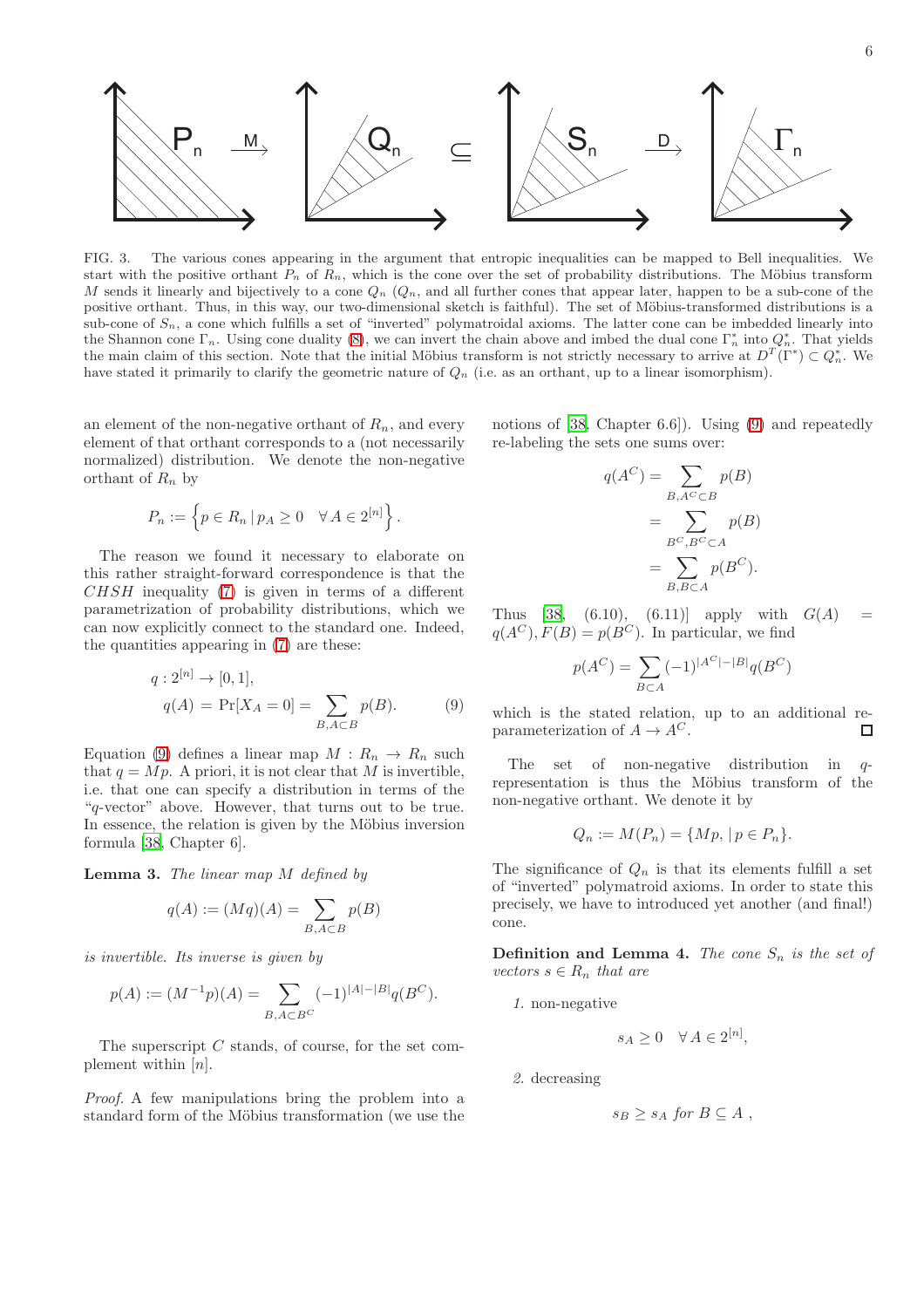3. super-modular

$$
h_{A\cup B} + h_{A\cap B} \ge h_A + h_B.
$$

It holds that  $Q_n \subset S_n$ .

*Proof.* Let  $q = Mp$  be the Möbius transform of a probability distribution. We will verify the properties  $1. - 3.$  in turn. Since they are obviously invariant under re-scaling by a positive number, this suffices to conclude  $Q_n \subset S_n$ .

Positivity follows directly from the definition of a probability. Property (2) is likewise a straight-forward conse-quence of [\(9\)](#page-5-1): If  $B \subset A$ , then the probability that all  $X_B$ are simultaneously zero is certainly larger than or equal to the probability that even all  $X_A$  are equal to zero.

As for super-modularity: For any event E, let  $\delta(E)$ be the "indicator function" that takes the value 1 if  $E$ occurs and 0 else. The inequality

$$
\delta(X_{A\cup B}=0) + \delta(X_{A\cap B}=0) \ge \delta(X_A=0) + \delta(X_B=0)
$$

holds with probability one. Indeed, as soon as one of the terms on the right hand side (r.h.s.) is one,  $\delta(X_{A\cap B})$  will also be one; if both terms on the r.h.s. are one, then so are both summands on the l.h.s. Super-modularity now follows from taking expectations on both sides. П

The remainder of the argument will proceed as follows: We observe that there is a linear map D that sends  $S_n$  onto  $\Gamma_n$ . It then follows from elementary convex ge-ometry (Section [III\)](#page-3-0) that the dual map  $D<sup>T</sup>$  sends linear inequalities valid on  $\Gamma_n$  (i.e. Shannon-type inequalities) to linear inequalities valid on  $S_n$ . Since  $Q_n \subset S_n$ , the inequalities also hold for Möbius-transformed probability distributions. The following statements make this precise.

<span id="page-6-4"></span>**Lemma 5.** Let  $D: R_n \to R_n$  be defined by

$$
(Ds)_A = s_{\emptyset} - s_A.
$$

Then  $D(S_n) \subset \Gamma_n$ .

*Proof.* Let  $A \subseteq B$  and  $s \in S_n$ , then the inequality

<span id="page-6-0"></span>
$$
D(s)_A = s_{\emptyset} - s_A \le s_{\emptyset} - s_B = D(s)_B \tag{10}
$$

follows from the fact that vectors  $s$  in  $S_n$  have decreasing components. The inequality

<span id="page-6-1"></span>
$$
D(s)_{A} + D(s)_{B} \tag{11}
$$

$$
=2s_{\emptyset}-\frac{s_{A}+s_{B} }{s_{A\cup B}+s_{A\cap B}}
$$

$$
= D(s)_{A \cup B} + D(s)_{A \cap B} \tag{12}
$$

follows from super-modularity of  $s \in S_n$ . Next,

<span id="page-6-2"></span>
$$
D(s)_A = s_\emptyset - s_A \ge 0 \tag{13}
$$

follows from the fact that  $s$  is decreasing. Finally

<span id="page-6-3"></span>
$$
D(\emptyset)_A = s_{\emptyset} - s_{\emptyset} = 0. \tag{14}
$$

Inequalities  $(10)$ ,  $(11)$ ,  $(13)$  and  $(14)$  show, respectively, that  $D(s)$  is monotonously increasing, submodular, non-negative and that its ∅-component is zero. These are the defining properties of the Shannon-cone. Hence  $D(s) \in \Gamma_n$ . ◻

We thus find that any Shannon-type inequality can be mapped to an inequality valid for any Möbiustransformed probability distribution:

Corollary 6. Let M be a marginal scenario and let  $f \in$  $(\Gamma^{\mathcal{M}})^*$  be a Shannon-type inequality. Then

$$
D^T(f) \in Q_n^*,
$$

*i.e.*  $D^T(f)$  holds for Möbius-transformed probability distributions.

Proof. We combine properties 2. and 3. of cone duality as stated in Section [III](#page-3-0) with Lemmas [4,](#page-5-2) [5](#page-6-4) to obtain

$$
D^{T}(\Gamma_{n}^{*}) \subseteq S_{n}^{*} \subset Q_{n}^{*}.
$$

Since  $(\Gamma^{\mathcal{M}})^* \subset \Gamma_n^*$  for any marginal scenario  $\mathcal{M}$ , we are done.

### A. Discussion

The space  $R_n$  is equipped with a basis  $e_A, A \in 2^{[n]}$ labeled by subsets of  $\{1, \ldots, n\}$ . If one orders the basis in any way such that  $e_{\emptyset}$  is the first element, then the linear map D takes the form

$$
D = \begin{pmatrix} 0 & 0 & 0 & 0 & 0 & \dots \\ 1 & -1 & 0 & 0 & 0 & \dots \\ 1 & 0 & -1 & 0 & 0 & \dots \\ 1 & 0 & 0 & -1 & 0 & \dots \\ \vdots & & & & \ddots \end{pmatrix}
$$
 (15)

and its transpose is

$$
D^{T} = \begin{pmatrix} 0 & 1 & 1 & 1 & 1 & \cdots \\ 0 & -1 & 0 & 0 & 0 & \cdots \\ 0 & 0 & -1 & 0 & 0 & \cdots \\ 0 & 0 & 0 & -1 & 0 & \cdots \\ \vdots & & & & \ddots \end{pmatrix}
$$
 (16)

Written as a vector, the entropic  $CHSH^E$  inequality [\(2\)](#page-2-2) reads

$$
f = e_{\{A_0, B_0\}} + e_{\{A_0, B_1\}} + e_{\{A_1, B_0\}} - e_{\{A_1, B_1\}} - e_{\{A_0\}} - e_{\{B_0\}}.
$$

Because the coefficients sum to zero,  $(D<sup>T</sup> f)_{\emptyset} = 0$  and hence  $D^T f = -f$ , which is the vector representing the ordinary  $CHSH$  inequality [\(7\)](#page-3-1). We have thus indeed geometrically explained the coincidence observed initially.

We remark that the inclusion  $D^T(\Gamma_n^*) \subset Q_n^*$  is not tight in general. I.e. it is not the case that all inequalities for  $Q_n$  can be obtained from those of  $\Gamma_n$ . Geometrically,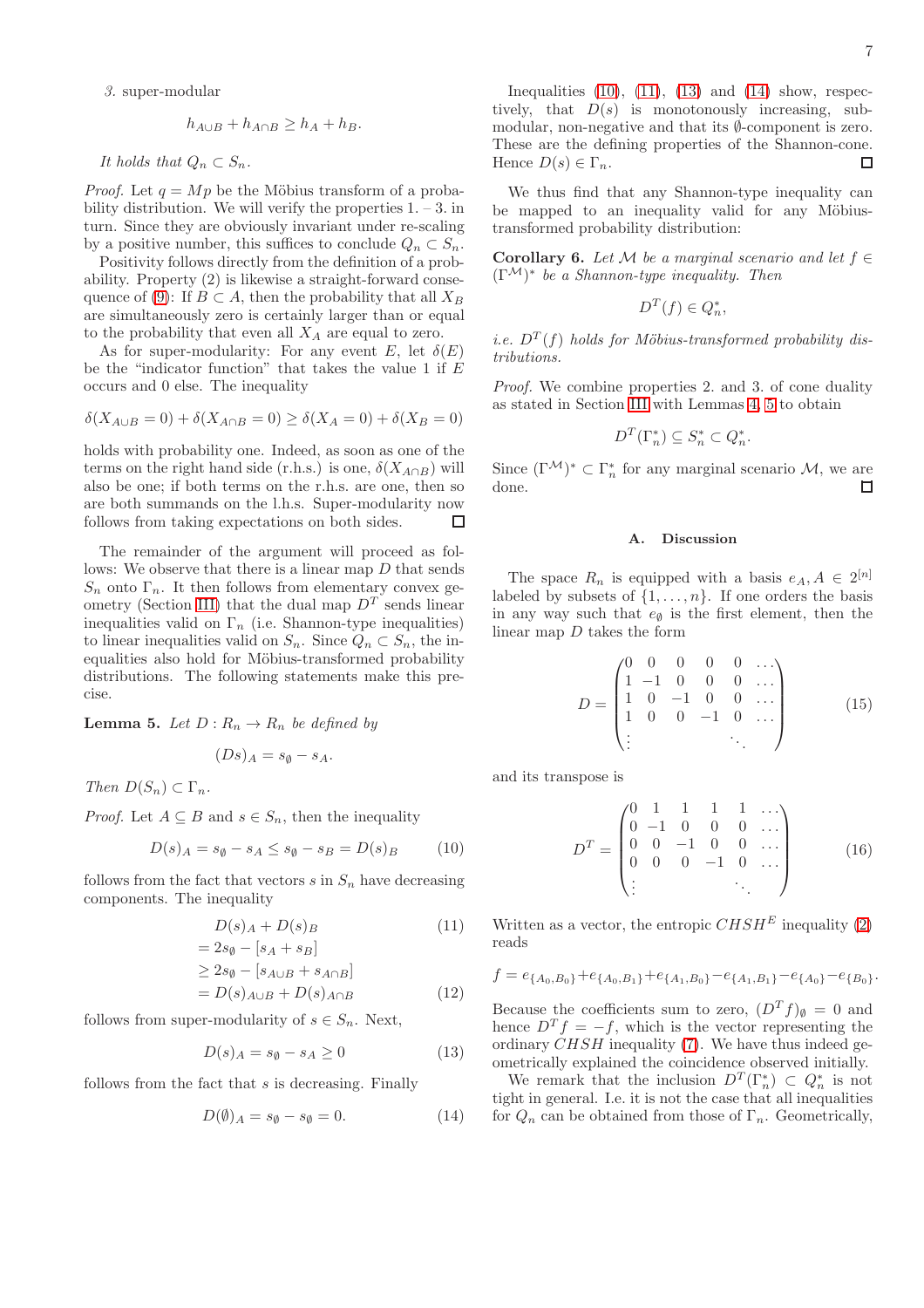this would be surprising, as  $Q_n$  is just an orthant, while  $\Gamma_n$  seems to be a more complicated geometrical object. It is indeed simple to find explicit counter-examples:

Consider a specific inequality, for instance the Mermin inequality for tripartite correlations [\[39\]](#page-14-31), it is possible to gain a better intuition. This is an example of an inequality that is valid on q functions but can not be translated into an entropic inequality. The reason is that for its derivation 32 independent inequalities (arising from positivity of some probability distribution) are needed; one being the positivity of  $q_{\Omega} \equiv q_{\{A_0, A_1, B_0, B_1, C_0, C_1\}}$ , three correspond to the decreasing property, six are supermodularities and there are other 22 inequalities that cannot be translated into Shannon type inequalities.

### <span id="page-7-0"></span>V. COLLINS-GISIN ENTROPIC INEQUALITIES WITH AND WITHOUT BOUNDED SHARED RANDOMNESS

In this section we derive an entropic version of the Collins-Gisin (CG) inequalities [\[27](#page-14-18)], concerning a bipartite scenario where each party, say Alice and Bob, can choose between m measurement settings each. We further derive a different version of these inequalities that take into account a bounded amount of shared randomness between the parties.

The CG inequalities are typically written in the form  $I_{mm22} \leq 0$ , where for  $m = 2$  this corresponds to the CHSH inequality [\[33\]](#page-14-25). The notation of the inequality  $I_{mm22}$  stresses that each party has access to  $m$  possible measurement settings with 2 outcomes each. For  $m = 3$ it has been shown that these inequalities are useful since they can detect the nonlocality of states that can not be detected by the CHSH inequality [\[27\]](#page-14-18). Moreover, as shown in [\[40\]](#page-14-32), the  $I_{mm22}$  are tight Bell inequalities, that is, they correspond to facets of the local polytope.

The  $I_{mm22}$  inequality can be written compactly using the following matrix notation

<span id="page-7-1"></span>
$$
\begin{pmatrix}\nq_{A_0} & q_{A_1} & \cdots & q_{A_{m-1}} \\
\hline\nq_{B_0} & q_{A_0B_0} & q_{A_1B_0} & \cdots & q_{A_{m-1}B_0} \\
q_{B_1} & q_{A_0B_1} & q_{A_1B_1} & \cdots & q_{A_{m-1}B_1} \\
\vdots & \vdots & \vdots & \ddots & \vdots \\
q_{B_{m-1}} & q_{A_0B_{m-1}} & q_{A_1B_{m-1}} & \cdots & q_{A_{m-1}B_{m-1}}\n\end{pmatrix}.
$$
\n(17)

Using this matrix notation the  $I_{mm22}$  inequality can be written as

<span id="page-7-2"></span>
$$
I_{mm22} = \begin{pmatrix} \frac{|-1| & 0 & 0 & 0 & 0 & 0\\ \frac{1}{-(m-1)} & 1 & 1 & \cdots & 1 & 1 & 1\\ -(m-2) & 1 & 1 & \cdots & 1 & 1 & -1\\ -(m-3) & 1 & 1 & \cdots & 1 & -1 & 0\\ \vdots & \vdots & \vdots & \vdots & \ddots & \vdots & \vdots\\ 0 & 1 & -1 & 0 & \cdots & 0 & 0 \end{pmatrix} \leq 0.
$$
 (18)

It is important to stress the difference between the way one proves the validity of an entropic inequality and the validity of a probability inequality. In general to prove that a probability inequality is valid, one uses the information about the extreme points of the local polytope, that is, all the deterministic functions assigning values to the outcomes. In turn, as stressed before, little is known about the extremal rays of the Shannon-type entropic cone (apart from simple cases [\[28](#page-14-21)[–30](#page-14-22)]). In the absence of information about the extremal rays of the entropic cone, the only way we can prove that the entropic inequality is valid is to use the linear programm approach of Yeung [\[15\]](#page-14-12). If the extremal rays are known, a very similar approach to the one used in correlation polytopes [\[10\]](#page-14-7) can also be used in the entropic case (See Appendix [B](#page-15-0) for further details).

We start considering the case  $m = 3$ . From Theorem 6 and the corresponding translation rule  $H_{A_iB_j} \rightarrow -q_{A_iB_j}$ one could expected that the entropic analogous of  $I_{3322}$ , that we label as  $I_{33}^E$ , could be given by

$$
I_{33}^{E} = H_{A_0B_0} + H_{A_1B_0} + H_{A_2B_0} + H_{A_0B_1}
$$
 (19)  
+  $H_{A_1B_1} - H_{A_2B_1} + H_{A_0B_2} - H_{A_1B_2}$   
-  $2H_{B_0} - H_{B_1} - H_{A_0} \ge 0$ 

This is indeed the case as this inequality can be obtained by the combination of the following basic inequalities

$$
H_{A_0A_1B_0} + H_{A_0A_1B_1} \ge H_{A_0A_1B_0B_1} + H_{A_0A_1} \tag{20}
$$

$$
H_{A_0B_0} + H_{A_1B_0} \ge H_{A_0A_1B_0} + H_{B_0}
$$
\n<sup>(21)</sup>

$$
H_{A_0B_1} + H_{A_1B_1} \ge H_{A_0A_1B_1} + H_{B_1}
$$
\n<sup>(22)</sup>

$$
H_{A_2B_0} + H_{B_0B_1} \ge H_{A_2B_0B_1} + H_{B_0}
$$
\n<sup>(23)</sup>

$$
H_{A_0B_2} + H_{A_0A_1} \ge H_{A_0A_1B_2} + H_{A_0}
$$
\n<sup>(24)</sup>

together with the following monotonicity inequalities  $H_{A_2B_0B_1} \geq H_{A_2B_1}$ ,  $H_{A_0A_1B_2} \geq H_{A_1B_2}$  and  $H_{A_0A_1B_0B_1} \geq H_{B_0B_1}$  (remember that all monotonicity inequalities can be obtained by the basic inequalities). The notation of the inequality  $I_{mm}^E$  stresses that each party  $A$  and  $B$  has access to  $m$  possible measurement settings with any number of possible outcomes, in contrast to the  $I_{mm22}$  inequalities that are only valid for dichotomic observables. As discussed in the introduction this outcome size independence is an advantage of the entropic inequalities over the probabilistic ones.

In the Appendix [C](#page-17-0) it is proven, proceeding with a similar FM elimination as the one sketched above, that the CG inequalities are valid for entropies if one simply applies the transformation rule  $H_{A_iB_j} \to -q_{A_iB_j}$ , that is,

<span id="page-7-3"></span>
$$
I_{mm}^{E} = \begin{pmatrix} \frac{1 & 1 & 0 & 0 & 0 & 0 & 0\\ \frac{1}{(m-1)} & -1 & -1 & \cdots & -1 & -1 & -1\\ \frac{1}{(m-2)} & -1 & -1 & \cdots & -1 & -1 & 1\\ \frac{1}{(m-3)} & -1 & -1 & \cdots & -1 & 1 & 0\\ \vdots & \vdots & \vdots & \vdots & \ddots & \vdots & \vdots\\ 0 & -1 & 1 & 0 & \cdots & 0 & 0 \end{pmatrix} \leq 0, \qquad (25)
$$

were we have used a similar notation to the one in [\(17\)](#page-7-1). From Theorem 6, this also implies that the  $I_{mm22}$  inequalities [\(18\)](#page-7-2) can be derived relying exclusively on the inverse polymatroidal axioms.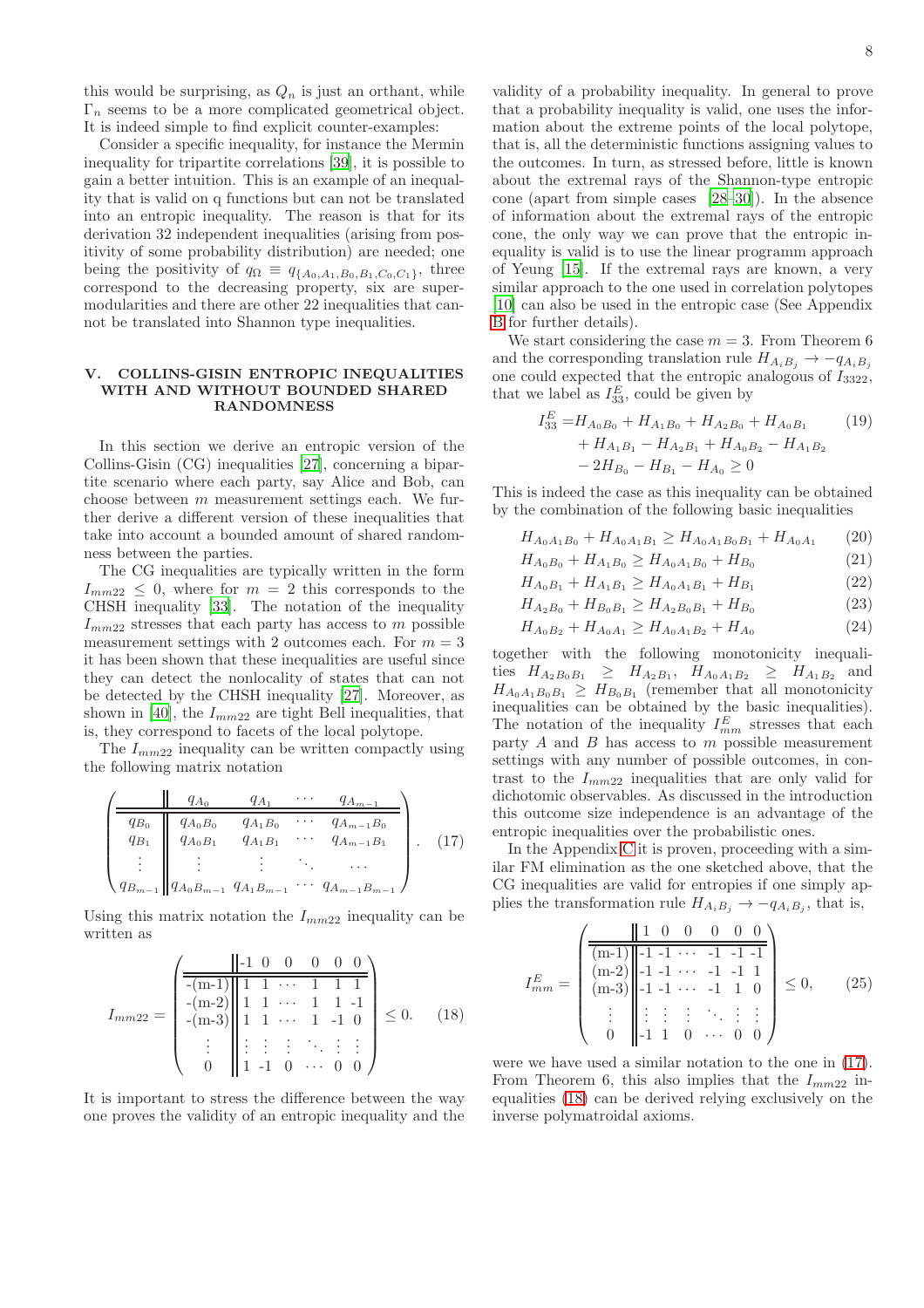Given the inequality [\(25\)](#page-7-3) the first question one needs to answer is if it is able to witness nonlocal correlations. For the usual CG inequality [\(18\)](#page-7-2) the maximal violation is achieved by the nonlocal non-signalling distribution

$$
p_m(a, b|x, y) = \begin{cases} 1/2, & a \oplus b = 1, x + y = m \\ 1/2, & a \oplus b = 0, x + y \neq m \\ 0, & \text{otherwise} \end{cases}
$$
, (26)

that can be understood as a generalization of the paradigmatic PR-box  $[41]$  for m measurement settings. If we directly compute the value of  $I_{mm}^E$  for the distribution  $p_m$ we find no violations. This is no surprise since entropies are unable to distinguish between correlations and anticorrelations; for example,  $p_m$  is entropically equivalent to the classically correlated distribution

$$
p_c(a, b|x, y) = \begin{cases} 1/2, a \oplus b = 0 \\ 0, \text{otherwise} \end{cases}
$$
 (27)

In order to find violations of the entropic inequalities one needs to find a way of entropically distinguishing correlations from anti-correlations. As shown in [\[16\]](#page-14-13) one way to do that is to make use of shared randomness between the parties. Consider two distributions  $p_c$  and  $p_a$  that have, respectively, correlated outputs  $(a \oplus b = 0)$  and anti-correlated outputs  $(a \oplus b = 1)$ , whatever the inputs. Entropically both distributions are indistinguishable but if we allow the parties to make use of some extra shared randomness then we can tell apart both distributions. For example, mixing with equal probabilities the distributions with an independent copy of  $p_c$ , we see that  $p_c$ remains unchanged while  $p_a$  is turned into a uncorrelated distribution. Similarly if we mix  $\frac{1}{2}p_m + \frac{1}{2}p_c$  we see that  $I_{mm}^E = m - 1$ , a violation of the entropic inequality that can be proven to be optimal, that is, in some sense (allowing the use of shared randomness) the maximally nonlocal probability distribution is also the maximally entropically nonlocal.

To prove the maximal violation of  $I_{mm}^E \leq 0$  we first consider the maximum algebraic value that the operator  $I_{mm}^E$  can achieve, that turns out to be the same as the one obtained with the distribution  $\frac{1}{2}p_m + \frac{1}{2}p_c$ . In order to understand the maximal violations  $I_{mm}^E$  let us rewrite it in terms of mutual informations

<span id="page-8-3"></span>
$$
I_{mm}^{E} = \begin{pmatrix} \frac{\| \cdot (\mathbf{m} \cdot \mathbf{2}) \cdot (\mathbf{m} \cdot \mathbf{3}) \cdot (\mathbf{m} \cdot \mathbf{4}) \cdot \cdots \cdot 1 \cdot 0}{1 & 1 & 1 & \cdots & 1 & 1 & 1\\ 0 & 1 & 1 & 1 & \cdots & 1 & 1 & 1\\ 0 & 1 & 1 & \cdots & 1 & -1 & 0\\ \vdots & \vdots & \vdots & \vdots & \ddots & \vdots & \vdots\\ 0 & 1 & -1 & 0 & \cdots & 0 & 0 \end{pmatrix} \leq 0.
$$
\n(28)

where we have used the matrix notation

<span id="page-8-2"></span>
$$
\begin{pmatrix}\nH_{A_0} & H_{A_1} & \cdots & H_{A_{m-1}} \\
\hline\nH_{B_0} & I_{A_0:B_0} & I_{A_1:B_0} & \cdots & I_{A_{m-1}:B_0} \\
H_{B_1} & I_{A_0:B_1} & I_{A_1:B_1} & \cdots & I_{A_{m-1}:B_1} \\
\vdots & \vdots & \vdots & \ddots & \vdots \\
H_{B_{m-1}} & I_{A_0:B_{m-1}} & I_{A_1:B_{m-1}} & \cdots & I_{A_{m-1}:B_{m-1}}\n\end{pmatrix}.
$$
\n(29)

Using that  $I_{A_iB_j} - H_{A_i} \leq 0$  and  $I_{A_0B_0} - H_{B_0} \leq 0$ we see that the maximum violation is given by  $I_{mm}^E =$  $-\sum_{i=0,\dots,m-2} I_{A_{1+i}:B_{m-1-i}} + \sum_{i=0,\dots,m-2} I_{A_{1+i}:B_{m-2-i}} \le$  $\sum_{i=0,\dots,m-2} H_{A_{1+i}}$ . For dichotomic observables it turns out that the maximal violation is given by  $I_{mm}^E \leq m-1$ .

# <span id="page-8-4"></span>A. Entropic CG inequality with bounded shared randomness

With the locality and realism assumption any correlation displayed between  $A$  and  $B$  can only occur through the hidden variable  $\lambda$ . The variable  $\lambda$  is the common ancestor to all the observable quantities. That means that any correlation shown between  $A$  and  $B$  must be screened off if we know the actual value of  $\lambda$ . Mathematically this corresponds to say that  $I_{A_0A_1:B_0B_1|\lambda} = 0$  (similarly to all subsets, for example,  $I_{A_0:B_0|\lambda} = 0$  or in other terms  $H_{A_0A_1B_0B_1|\lambda} = H_{A_0A_1|\lambda} + H_{B_0B_1|\lambda}$  that can be rewritten as  $H_{A_0A_1B_0B_1\lambda} + H_{\lambda} = H_{A_0A_1\lambda} + H_{B_0B_1\lambda}$ . Remember that the mutual information between two variables can be expressed in terms of Shannon entropies as  $I_{A:B} = H_A + H_B - H_{AB}$  and similarly  $I_{A:B|\lambda} =$  $H_{A\lambda}+H_{B\lambda}-H_{AB\lambda}-H_{\lambda}$ . Note that we allow the parties to have access to local randomness, that is,  $H_{A_0A_1|\lambda}$  (similarly to B) not necessarily is equal to 0. Our aim is to bound the entropy of the hidden variable to be  $H_{\lambda} \leq C$ .

Such a restriction fits naturally in the entropic approach to marginal models, since the considerations about finite shared randomness are equivalent to extra linear constraints that still define an entropic cone. In practice we start considering all the polymatroidal axioms describing the cone  $\Gamma_{n+1}$ , corresponding to all n variables of the marginal scenario plus the hidden variable  $\lambda$ . We add to this set of basic inequalities the ones that contain the information about the causal structure of the experiment, that is, saying that  $\lambda$  is the only common ancestor to all the space-like separated variables and also the inequality bounding the entropy of the hidden variable. Formally, this means we add to the set of basic inequalities, the following inequalities

<span id="page-8-0"></span>
$$
I_{A:B|\lambda} = 0 \tag{30}
$$

$$
H_{\lambda} \leq \mathcal{C} \tag{31}
$$

where  $A = (A_0, ..., A_{m-1})$  and  $B = (B_0, ..., B_{m-1})$ .

The first step in the FM elimination is to eliminate the hidden variable  $\lambda$ . Note that since [\(31\)](#page-8-0) is the only inequality that depends on  $\mathcal{C}$ , after the FM elimination of the variable  $\lambda$  any non-trivial inequality depending on the amount of shared randomness should appear as the sum of this inequality with some of the other inequalities. To begin with, we now prove that

<span id="page-8-1"></span>
$$
H_A + H_B \le H_{AB} + C,\tag{32}
$$

where again  $A = (A_0, ..., A_{m-1})$  and  $B = (B_0, ..., B_{m-1})$ . To obtain [\(32\)](#page-8-1) we add the independence condition

 $I_{A:B|\lambda} = 0$  with one basic submodularity inequality, one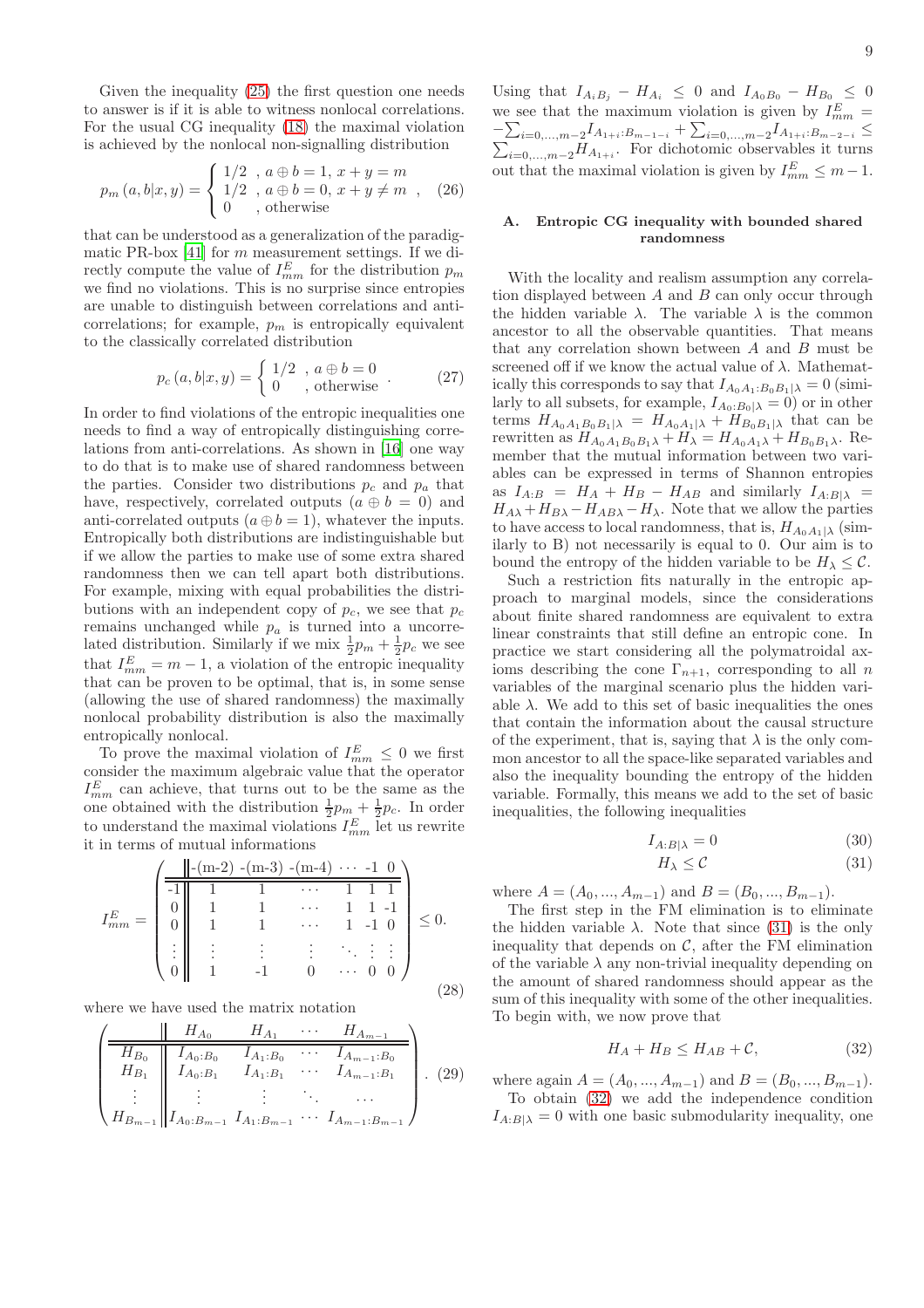basic monotonicity inequality and the bound on  $H(\lambda)$ :

$$
H_{A,\lambda} + H_{B,\lambda} = H_{A,B,\lambda} + H_{\lambda}
$$
 (33)

$$
H_{A,B,\lambda} + H_A \le H_{A,B} + H_{A,\lambda} \tag{34}
$$

$$
H_B \le H_{B,\lambda} \tag{35}
$$

$$
H_{\lambda} \leq \mathcal{C} \tag{36}
$$

Note that in the limit that  $C = 0$ , since  $H_B + H_A \geq$  $H_{AB}$  this implies that  $H_B + H_A = H_{AB}$ , that is, no correlations between A and B are possible, as one should expect. We have checked computationally that [\(32\)](#page-8-1) is the only extra facet inequality to the usual basic set one gets after eliminating  $\lambda$  for the CHSH scenario. We believe this is still the case for scenarios with more measurement settings but we do not have a formal proof of that.

Note that all the terms appearing in [\(32\)](#page-8-1) involve nonobservable quantities and should then be eliminated. Our approach here is to add basic inequalities in such a way that we eliminate all the non-observable quantities. Combining the following basic inequalities

$$
H_{A_1B_1} + H_{A_0A_1B_0B_1} \le H_{A_1B_0B_1} + H_{A_0A_1B_1} \tag{37}
$$

$$
H_{A_0} + H_{A_0A_1B_1} \le H_{A_0A_1} + H_{A_0B_1}
$$
\n(38)

$$
H_{B_0} + H_{A_1 B_0 B_1} \le H_{B_0 B_1} + H_{A_1 B_0} \tag{39}
$$

with inequality  $(32)$  we obtain

$$
BI_{22}^{E} = -H_{A_0B_1} - H_{A_1B_0} + H_{A_1B_1} + H_{A_0} + H_{B_0} \le C
$$
  
=  $I_{A_0B_1} + I_{A_1B_0} - I_{A_1B_1} - H_{A_0} \le C$  (40)

that one can regard as the entropic CHSH with bounded shared randomness.

For general  $m$ , as proven in the Appendix, the following inequality can be regarded as the entropic CG inequality with bounded shared randomness,

<span id="page-9-3"></span>
$$
BI_{mm}^{E} = \begin{pmatrix} 1 & 0 & 0 & \cdots & 0 & 0 \\ \hline 1 & 0 & 0 & \cdots & 0 & 0 & -1 \\ m-2 & -1 & -1 & \cdots & -1 & -1 & 1 \\ m-3 & -1 & -1 & \cdots & -1 & 1 & 0 \\ \vdots & \vdots & \vdots & \ddots & \vdots & \vdots \\ 0 & -1 & 1 & 0 & \cdots & 0 & 0 \end{pmatrix} \leq C.
$$
 (41)

where once more we have used a matrix notation similar to the one in [\(17\)](#page-7-1). In terms of the mutual information, the inequality can be written as (using the matrix notation [\(29\)](#page-8-2))

$$
BI_{mm}^{E} = \begin{pmatrix} \frac{(-\text{m-2}) - (-\text{m-3}) - (-\text{m-4}) \cdots 0 & 0}{0 & 0 & 0 & \cdots & 0 & 0 & 1\\ 0 & 1 & 1 & \cdots & 1 & 1 & -1 & 0\\ 0 & 1 & 1 & \cdots & 1 & -1 & 0 & \cdots & 0\\ \vdots & \vdots & \vdots & \vdots & \ddots & \vdots & \vdots & \vdots\\ 0 & 1 & -1 & 0 & \cdots & 0 & 0 \end{pmatrix} \leq C.
$$
 (42)

In order to understand the violation of the  $BI_{mm}^E$ and its relation to  $I_{mm}^E$  we first note that  $BI_{m,m}^E =$ 

 $I_{m-1,m-1}^E + I_{A_{m-1},B_0} - I_{A_{m-1},B_1} + H_{B_0} \leq H_{\lambda}$ . For any local distribution  $I_{m-1,m-1}^E \leq 0$  and we have that  $I_{A_{m-1},B_0} - I_{A_{m-1},B_1} + H_{B_0} \leq H_{B_0} + \min\left(H_{A_{m-1}},H_{B_0}\right),$ that means that any local distribution is bounded by  $BI_{mm}^E \leq H_{B_0} + \min (H_{A_{m-1}}, H_{B_0})$ . Consider for instance dichotomic observables such that for local distributions  $BI_{mm}^E \leq 2$ . That means that independently of how many measurement settings one employs the inequality will be saturated resorting to not more than only two bits of shared randomness.

# <span id="page-9-0"></span>VI. MULTIPARTITE SCENARIOS

We start considering the simplest multipartite scenario, consisting of 3 parties with 2 measurement settings each. In terms of the correlation polytope it is known that there are 46 different classes of inequalities [\[42\]](#page-14-34). As we discuss in Sec. [VII](#page-10-0) the FM elimination method to obtain the entropic inequalities bounding the marginal scenario is too demanding and we were not able to finish the computation.

To circumvent this limitation we proceed to derive a non-trivial inequality using the chain rule for entropies, a similar approach originally employed to derive the entropic CHSH inequality [\[19\]](#page-14-16). Remember that a marginal model in accordance with a LHV description assures the existence of the joint full probability distribution  $p(a_{x=1}, b_{y=1}, c_{z=1}, a_{x=0}, b_{y=0}, c_{z=0})$ , with x, y, and z describing the measurement choices, for example  $x = 0$  corresponds to Alice measuring the observable  $A_0$ . The existence of the joint full distribution in turns imply the existence of the joint full entropy  $H(A_1, B_1, C_1, A_0, B_0, C_0)$ . Using the chain rule for the entropies we have that

$$
H_{A_1B_1C_1A_0B_0C_0} = H_{A_1|B_1C_1A_0B_0C_0} + H_{B_1|C_1A_0B_0C_0}
$$
  
+  $H_{C_1|A_0B_0C_0} + H_{A_0|B_0C_0} + H_{B_0|C_0} + H_{C_0}$ , (43)

that in turns implies that

<span id="page-9-1"></span>
$$
M_3 = H_{A_1B_1C_1} - H_{A_1B_0C_0} - H_{A_0B_1C_0} - H_{A_0B_0C_1} - H_{A_0B_0C_0} + H_{A_0B_0} + H_{A_0C_0} + H_{B_0C_0} \le 0, \quad (44)
$$

where we have simply used the monotonicity of the Shannon entropy and the fact that conditioning on a variable cannot increase the entropy, that is,  $H_A \leq H_{AB}$  and  $H_{A|BC} \leq H_{A|C}$ . Note that the chain rule for entropies and the two other used properties aforementioned are Shannon type relations and as so the inequality  $M_3 \leq 0$ can also be derived from the basic set of inequalities [\(1\)](#page-2-0). Given the inequality [\(44\)](#page-9-1) the first question one needs to answer is if the inequality is able to detect genuine tripartite nonlocal correlations. To show that we consider the two kinds of genuine tripartite nonlocal correlations introduced in [\[43](#page-14-35)]:

<span id="page-9-2"></span>
$$
p_1(a, b, c|x, y, z) = \begin{cases} 1/4, & a \oplus b \oplus c = xyz \\ 0, & \text{otherwise} \end{cases}, \quad (45)
$$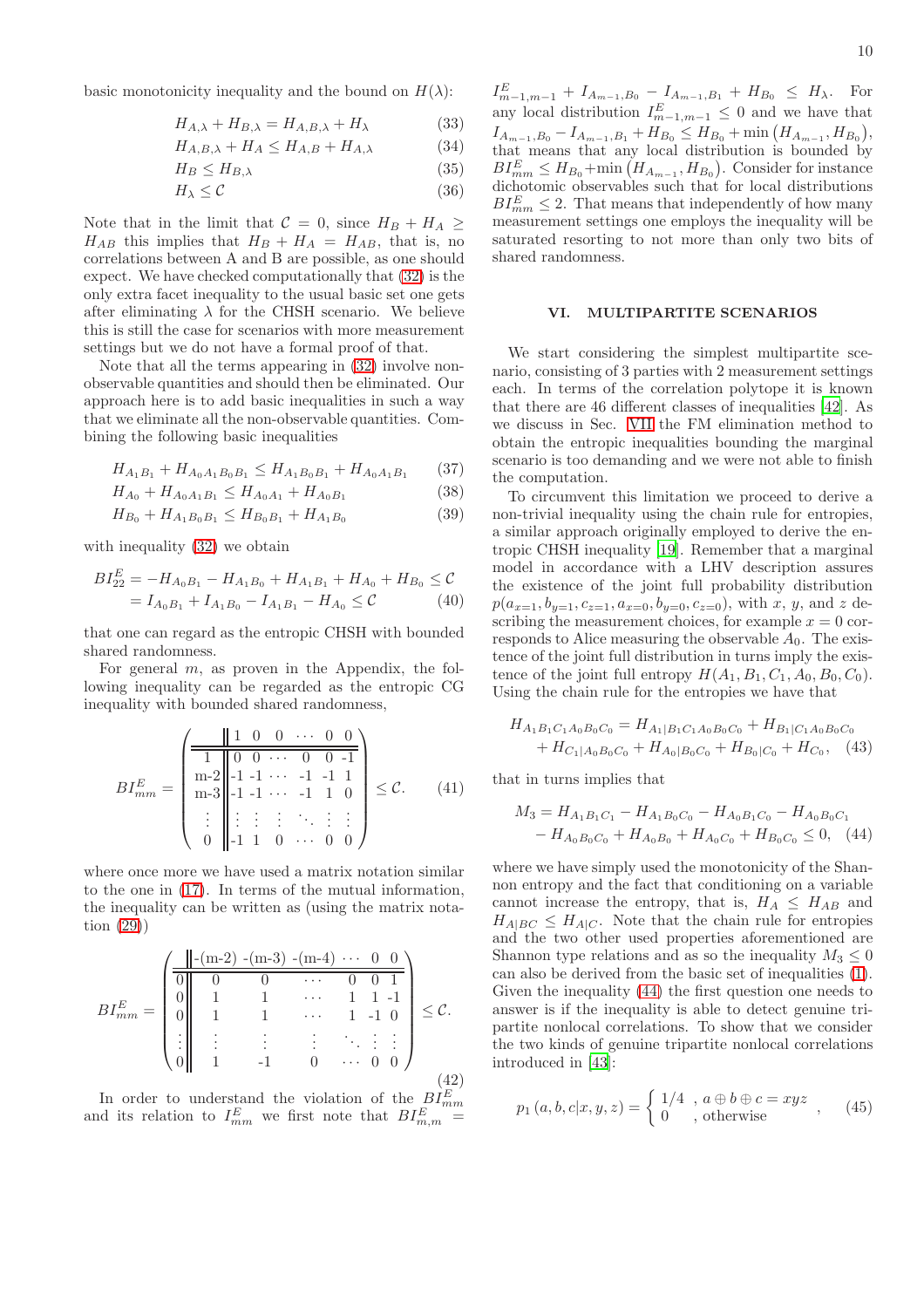and

$$
p_2(a, b, c|x, y, z) = \begin{cases} 1/4, & a \oplus b \oplus c = xy \oplus xz \oplus yz \\ 0, & \text{otherwise} \end{cases}.
$$
\n(46)

If we compute the value  $M_3$  for these distributions we find no violations. As mentioned before, this comes as no surprise since entropies are unable to distinguish between correlations and anti-correlations; for example, both distributions  $p_1$  and  $p_2$  are entropically equivalent to the classically correlated distribution

$$
p_c(a, b, c|x, y, z) = \begin{cases} 1/4, & a \oplus b \oplus c = 0 \\ 0, & \text{otherwise} \end{cases}
$$
 (47)

As discussed before one way to make the distinction between correlation and anti-correlation from the entropic perspective is to use classical shared randomness. If we just mix the distributions  $p_1$  and  $p_2$  with  $p_c$ , for example equally mixing them with the same probability of  $1/2$ , one can straightforwardly compute the value of the operator to be  $M_3 = 1$  for both distributions, a violation of the inequality [\(44\)](#page-9-1) that therefore witnesses the non-local behaviour of the distributions.

A nice feature of the inequality [\(44\)](#page-9-1) is that it can be easily generalized for any number of parties N. Once more, just making use of the chain rule, the monotonicity of the Shannon entropy and the fact that conditioning on a variable cannot increase the entropy we arrive at

<span id="page-10-1"></span>
$$
M_n = H_{X_1^1...X_1^N} - H_{X_0^1...X_0^N} - P(H_{X_1^1X_0^2...X_0^N})
$$
  
+  $P(H_{X_0^1...X_0^{N-1}}) \le 0,$  (48)

where now we have used the notation  $X_i^j$  to label the i-th observable of the j-th party with  $i = \{0, 1\}$  and  $j = 1, \ldots, N$ . The operator P stands for all the different permutations of the parties, for example for  $N = 3$  $P(H_{X_1^1X_0^2X_0^3}) = H_{X_1^1X_0^2X_0^3} + H_{X_0^1X_1^2X_0^3} + H_{X_0^1X_0^2X_1^3}$  and  $P(H_{X_0^1X_0^2}) = H_{X_0^1X_0^2} + H_{X_0^1X_0^3} + H_{X_0^2X_0^3}$ . It is easy to see that [\(48\)](#page-10-1) is violated by a generalization of the distribution [\(45\)](#page-9-2) for more parties, given by

$$
p_1^N(x^1, ..., x^n | X^1, ..., X^N) = \begin{cases} 1/4, & x^1 \oplus ... \oplus x^N = X^1 ... X^N \\ 0, & \text{otherwise} \end{cases},
$$
 (49)

if we just mix it with the classical correlated distribution  $(x^1 \oplus \cdots \oplus x^N = 0).$ 

A nice feature of the entropic inequalities is that they can be readily applied to marginal scenarios with an arbitrary number of outcomes. This is in sharp contrast to the usual Bell inequalities approach where increasing the number of outcomes also increases the complexity and dimension of the correlation polytopes. To our knowledge very few inequalities have been derived for marginal multipartite Bell scenarios with many outcomes, in particular in Ref. [\[44](#page-14-36)] tripartite inequalities have been derived for any number of outcomes, but as the authors stress there is no straightforward generalization of their methods to more parties (Also note the Ref. [\[45\]](#page-14-37), but there the inequalities involve products of observables from the same party and therefore have no direct application to Bell scenarios). Entropic inequalities may be proven as a useful tool in such cases. We have briefly explored this possibility by looking for quantum violations of the inequality [\(48\)](#page-10-1) using multidimensional GHZ states given by

$$
|GHZ_d^N\rangle = \sqrt{\frac{1}{d}} \sum_{i=0,\dots,d-1} |i_1 \dots i_N\rangle \tag{50}
$$

and employing the Fourier-transformed measurements used in [\[46\]](#page-14-38). We have considered  $N = 3, \ldots, 10$  and  $d = 2, \ldots, 10$  and found that the violation of [\(48\)](#page-10-1) increases with both N and d. As numerically noted in [\[44\]](#page-14-36), the maximal quantum violation for the inequalities considered there can be reached only using systems with local Hilbert space dimension exceeding the number of measurement outcomes; what suggests that this kind of inequalities can be used as multipartite dimension witnesses [\[47\]](#page-14-39). We believe this is an interesting line of research one may pursue in the entropic approach.

### <span id="page-10-0"></span>VII. COMPUTATIONAL RESULTS

In Sec. [V](#page-7-0) we have used a specific combination of the basic inequalities in order to derive the entropic inequalities [\(28\)](#page-8-3) and [\(41\)](#page-9-3). However in principle different combinations could give rise to different classes of entropic inequalities. To understand what other classes of inequalities one gets, we rely in this section on computational results. Using standard software to perform the Fourier-Motzkin elimination we computed all classes of entropic inequalities for the simplest marginal models where the computation is expected to finish in a reasonable time.

It turns out that even for very simple scenarios involving more than 5 variables the computations are already too large to finish. To go beyond that limitation one needs to further simplify the set of basic inequalities. In order to do that we follow the approach proposed in Ref. [\[48\]](#page-14-40) for usual Bell inequalities. Let us begin considering a bipartite scenario, with  $m$  measurement settings for Alice and  $n$  for Bob. The existence of a classical description for all pairwise observables is equivalent to the existence of classical descriptions for the  $n$  subsystems,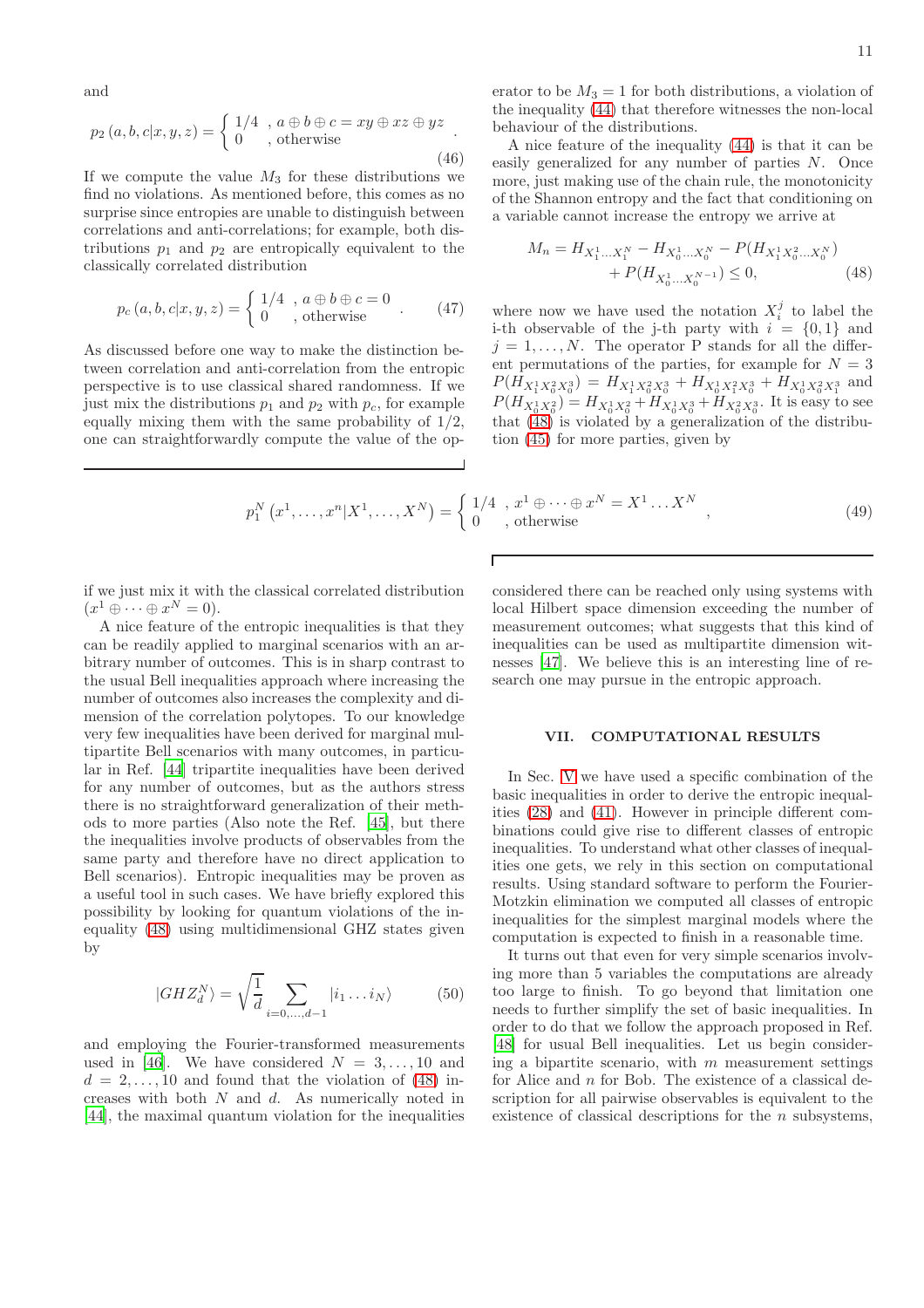

<span id="page-11-0"></span>FIG. 4. (Color online) Graphical representation (figure on the left) of bipartite Bell scenarios: each vertex represents an observable and edges connected observables that are jointly measurable. The existence of a classical description for all pairwise observables is equivalent to the existence of classical descriptions for the  $n$  subsystems (figure on the right),  ${A_0, \dots, A_{m-1}, B_j}$  with  $j = 0, \dots, n-1$ , coinciding on  ${A_0, \cdots, A_{m-1}}.$ 

 $\{A_0, \dots, A_{m-1}, B_j\}$  with  $j = 0, \dots, n-1$ , coinciding on  ${A_0, \dots, A_{m-1}}$ . To find all the entropic inequalities for the marginal scenario it is then sufficient to start out with the union of the basic set of inequalities defining each one of the  $n$  subsystems (see Fig. [4\)](#page-11-0). A further simplification is possible since for each of the subsystems (indexed by  $i$ ) it is sufficient to consider only the inequalities involving the subsets of the variables  $\{\{A_i, B_j\}, \{A_0, \cdots, A_m\}\}\$ with  $i = 0, \ldots, m - 1$ . That is, in practice we start with the set of Shannon-type inequalities describing the cone  $\{A_0, \dots, A_{m-1}, B_j\}$  and project it down to the to the cone describing  $\{\{A_i, B_j\}, \{A_0, \cdots, A_m\}\}\.$  With this simplification we were able to fully characterize bipartite marginal models involving up to 7 variables, also accounting for the effects of bounded shared randomness.

Using similar simplifications, we also obtain inequalities for marginal scenarios involving statistical independencies. Details are given in the Sec. [VII B](#page-12-0) below.

To characterize the entropic cone of a multipartite marginal model we can in principle proceed as before, first simplifying the set of basic inequalities. For example for 3 parties, similarly to the bipartite case we can restrict the initial set of inequalities to the ones describing the following two subsystems,  $\{A_0, A_1, B_0, B_1, C_0\}$ and  $\{A_0, A_1, B_0, B_1, C_1\}$ , where  $A_i$ ,  $B_j$  and  $C_k$  with  $i, j, k = \{0, 1\}$  describe the measurement choices available to the parties. However, even with that the FM elimination still demanded too many computational resources and we were not able to finish the computation. This highlights the value of analytical derivations as the one in Sec. [VI.](#page-9-0)

### A. Bipartite scenario

In the simplest case, given by the CHSH scenario  $(m_a = m_b = 2,$  that is, 2 measurement settings for Alice and Bob) it is known [\[20](#page-14-19), [22\]](#page-14-20) that the only class of



<span id="page-11-1"></span>FIG. 5. (Color online) Graphical representation (figure on the left) of bipartite Bell scenarios: each vertex represents an observable and edges connect observables that are jointly measurable. The dotted red edges represent the fact that all the correlations between the parties must be mediated by the hidden variable  $\lambda$ , that is,  $I_{A:B|\lambda} = 0$ . The existence of a classical description for all pairwise observables is equivalent to the existence of classical descriptions for the  $n$  subsystems (figure on the right),  $\{A_0, \dots, A_{m-1}, B_j, \lambda\}$  with  $j = 0, \dots, n-1$ , coinciding on  $\{A_0, \cdots, A_{m-1}, \lambda\}$ .

non-trivial inequalities is given by the entropic CHSH. Using the computational approach described above it follows that in the case with  $(m_a = 2, m_b = 3)$  there are still only entropic CHSH inequalities, in full analogy with the probabilistic case. However, differences to the probabilistic case already start to appear in the case  $(m_a = m_b = 3)$ . For probabilities there are only two different classes of non-trivial inequalities, the CHSH and the  $I_{3322}$  inequality [\[27\]](#page-14-18). However for entropies there are 4 classes of non-trivial tight inequalities, shown in the table [I.](#page-16-0) Inequalities 3 and 4 correspond, respectively, to the  $I_{22}^E$  and to the  $I_{33}^E$ . By theorem 6 all the inequalities are also valid in the probability space after the proper translation is made, however, inequalities 5 and 6 do not correspond to tight inequalities in the correlation polytope. For the scenario with  $(m_a = 3, m_b = 4)$ , 5 new classes of inequalities have been found, the inequalities 7 to 11 in Table [I.](#page-16-0)

We have also performed the same computation, but now bounding the amount of shared randomness, following the idea described in Sec. [V A.](#page-8-4) First of all we note that as one should expect, the inequalities derived in the absence of any restriction on  $H_{\lambda}$  still define facets of the entropic cone. For the inequalities depending on  $H_{\lambda}$  it follows that in the  $(m_a = m_b = 2)$  and  $(m_a = 2, m_b = 3)$ cases, the only inequalities bounding the shared randomness are the ones given in Table [II,](#page-16-1) inequalities 1 to 3. For the case  $(m_a = m_b = 3)$  it follows that the problem is already too demanding and we were not able to finish the computation. However, a further simplification is possible as shown in Fig. [5.](#page-11-1) We consider the union of the basic inequalities for the sets  $\{A_0, A_1, A_2, B_i, \lambda\}$  ${A_j, B_0, B_1, B_2, \lambda}$  with  $j = 0, 1, 2$ , coinciding on  ${A_0, A_1, A_2}$  and  ${B_0, B_1, B_2}$ . For each of these sets of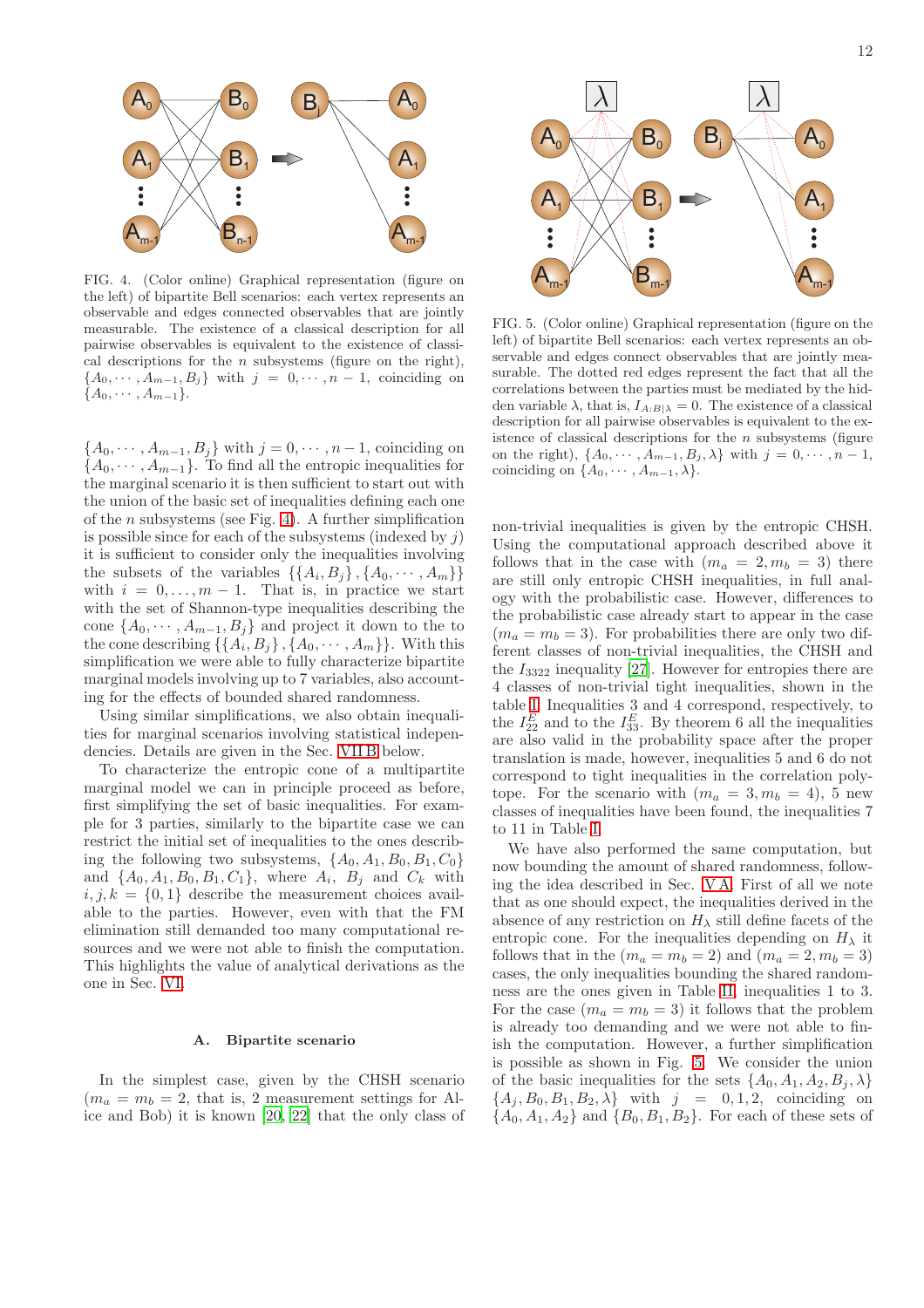inequalities parameterized by  $j$ , we first project it down to the cones describing  $\{\{A_i, B_j\}, \{A_0, A_1, A_2, \lambda\}\}\$ and  $\{\{A_i, B_j\}, \{B_0, B_1, B_2, \lambda\}\}\$  with  $i, j = 0, 1, 2$ . Then we proceed to the final FM elimination, eliminating the nonobservable variables. With this simplification we were able to finish the computation and 26 new classes of inequalities were found, inequalities 4 to 29 in Table [II.](#page-16-1)

All the inequalities in Table [II](#page-16-1) have a rather remarkable feature. For all of them it is not difficult to prove that the maximal value achievable by local correlations is given by  $H_{B_0} + \min\{H_{A_0}, H_{B_0}\}.$  That is, up to 3 measurements settings and considering dichotomic observables, any local distribution needs not more than 2 bits of shared randomness to be simulated. As we discuss in Sec. [VIII](#page-13-0) it seems improbable that, increasing the number of measurement settings, only 2 bits of shared randomness still would suffice to simulate any local distribution, specially the ones arising from entangled states. It would be very interesting to find classes of entropic inequalities that would require in principle more bits of shared randomness to simulate local distributions.

# <span id="page-12-0"></span>B. Scenarios with statistical independencies between the hidden variables

Consider three random variables A, B and C, characterizing for instance some traits of three different languages [\[17](#page-14-14)]. From the observed data one concludes that all the three variables are all pairwise maximally correlated, for example,  $I_{A:B} = I_{A:C} = I_{B:C} = H_A = H_B$  $H_C = H_{ABC}$ . Furthermore, no conditional independencies can be inferred from the data. The question is then: are the observed correlations compatible with a causal structure involving no common ancestor to all the three variables (Fig. [6](#page-12-1) on the right)? Or is a common ancestor needed to explain the data (Fig. [6](#page-12-1) on the left)? A direct application of causal discovery algorithms [\[1,](#page-14-0) [2,](#page-14-1) [49](#page-14-41)] would try to distinguish between the two causal structures, but since no conditional independencies are imposed and by the principle of minimality (Occam's Razor), the algorithm would return the causal structure on the right as the answer. But clearly this is wrong, because this causal structure implies that (for the observed data) if A is maximally correlated with  $B$ , then it should be completely uncorrelated with C.

The entropic approach offers a surprisingly simple solution in this case. It is not difficult to show that the causal structure on the left of Fig. [6](#page-12-1) implies a bound on the correlations given by  $I_{A:B} + I_{A:C} \leq H_A$  (and permutations thereof) [\[18\]](#page-14-15). The observed data clearly violates this inequality, meaning that it cannot be explained by the corresponding causal structure. That is, an ancestor common to all the three variables is required to explain the observed probability distribution. It is interesting to note that this same scenario has been considered under two very different perspectives, from the purely causal inference one [\[17](#page-14-14)] but also from the quantum non-locality



<span id="page-12-1"></span>FIG. 6. If the correlations between three random variables are not sufficiently strong, they can be achieved by a causal structure involving no common ancestor to all the variables (left). Sufficiently strong correlations can only be explained by the existence of common ancestor (left).

# point of view [\[18](#page-14-15), [50](#page-15-1)].

The causal structure depicted on the right of Fig. [6](#page-12-1) imply many statistical independencies. As an example we have that  $I_{\lambda_1:\lambda_2} = I_{\lambda_1:\lambda_3} = I_{\lambda_2:\lambda_3} = 0$  and  $I_{A:B|\lambda_1} =$  $I_{A:C|\lambda_2} = I_{B:C|\lambda_3} = 0$ . Using all available constraints many of the variables can be eliminated. A final FM elimination gives as a result that 3 different classes of non-trivial entropic inequalities completely characterize the marginal scenario:

$$
H_A + H_B + H_C - H_{AB} - H_{AC} \le 0\tag{51}
$$

$$
3H_A + 3H_B + 3H_C - 3H_{AB} - 2H_{AC} - 2H_{BC} + H_{ABC} \le 0
$$
\n<sup>(52)</sup>

$$
5H_A + 5H_B + 5H_C - 4H_{AB} - 4H_{AC} - 4H_{BC} + 2H_{ABC} \le 0
$$
\n<sup>(53)</sup>

Note that the inequality [\(51\)](#page-12-2) is exactly the same as the one obtained in [\[18](#page-14-15)]. Our derivation shows that indeed this is a tight Shannon-type inequality. However, the are two other inequivalent classes, inequalities [\(52\)](#page-12-3) and [\(53\)](#page-12-4) that were not known before.

Another interesting case is the one of a common ancestor to all the variables, as depicted on the left of Fig. [6,](#page-12-1) however now bounding the entropy of the common ancestor to be  $H_{\lambda} \leq C$ . In this case we find that the only non-trivial inequality is given by

<span id="page-12-5"></span><span id="page-12-4"></span><span id="page-12-3"></span><span id="page-12-2"></span>
$$
H_{AB} + H_{AC} + H_{BC} - 2H_{ABC} \leq C \tag{54}
$$

For a distribution fulfilling  $I_{A:B} = I_{A:C} = I_{B:C} = H_A =$  $H_B = H_C = H_{ABC}$  the maximal value of the expression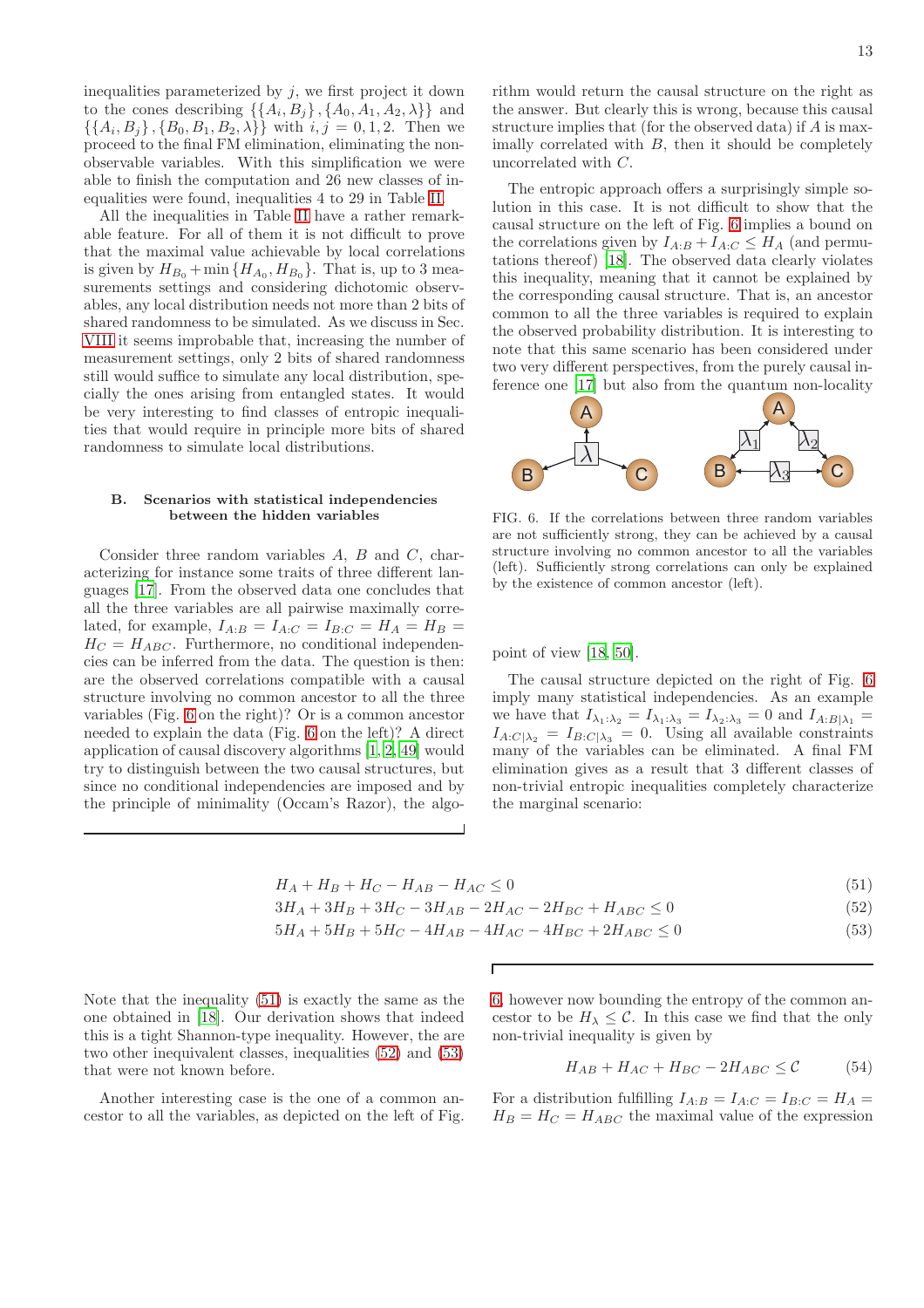$(54)$  is  $H_A$ , that is, as expected the distribution needs not more than  $H_A$  bits of shared randomness to be achieved.

# <span id="page-13-0"></span>VIII. DISCUSSION

In this work we have explored the entropic approach to marginal problems, gathering several results that we believe may pave the way to a better understanding and more systematic application of entropic inequalities in a wide range of applications. In the next paragraphs we summarize and briefly discuss our findings, with special attention to the open problems and possibilities that we believe deserve future investigation.

We have shown a correspondence between Shannontype inequalities and inequalities in the probability space, stating that any Shannon-type inequality is also a valid probabilistic inequality if a very simple translation is made. This correspondence formally explains the similarities observed for the n-cycle marginal scenario (that has as a particular case the CHSH scenario) [\[20,](#page-14-19) [22](#page-14-20), [51](#page-15-2)] between the entropic inequalities and the probabilistic version. For the n-cycle scenario all the non-trivial Shannon entropic inequalities have an exact correspondence in the probability space [\[16,](#page-14-13) [22\]](#page-14-20), however this is not true in general, since not all probabilistic inequalities define valid Shannon entropic inequalities, that is, they involve probability inequalities that cannot be translated to a Shannon type entropic inequality. Also, as mentioned before not all valid entropic inequalities are of the Shannon type. Could it be that taking into account non-Shannon type inequalities a deeper correspondence between entropic and probabilistic inequalities can be made? The use of non-Shannon type inequalities is also interesting from a practical perspective, since in principle taking them into account one may get more restrictive inequalities, bounding more tightly the set of allowed correlations.

Based on the correspondence between entropic and probabilistic inequalities we analytically proved the entropic version of the Collins-Gisin inequalities [\[27\]](#page-14-18), valid for a bipartite scenario where each party has access to m measurements each  $(m_a = m_b = m)$ . The entropic inequalities have the advantage of being valid for observables with any number of outcomes while the CG inequalities are specially tailored for dichotomic ones. Moreover, for the scenarios with  $(m_a = m_b = 2)$ ,  $(m_a = m_b = 3)$ and  $(m_a = 3, m_b = 4)$  we have computationally (through the FM elimination) derived all the entropic inequalities and shown that there are, respectively 3, 6, 11 inequivalent classes of inequalities. For the computational results, since the FM elimination generally produces as an output a huge list of redundant inequalities, we have also proven a result that allows one to check, given the list of extremal points and half-lines of the convex set, if the inequality corresponds to a facet or not (see Appendix [B\)](#page-15-0).

We have also considered, for the bipartite case with  $(m_a = m_b = 2)$  and  $(m_a = m_b = 3)$ , the effects of bounded shared randomness and shown that in these cases any local distribution with dichotomic outcomes can be entropically simulated with at most two bits of shared randomness. This is a very interesting point that deserves further investigation. It seems implausible that increasing the number of measurement settings, any local distribution would still require at most two bits of shared randomness. To further understand that, we have analytically proven a different entropic version of the CG inequalities (for arbitrary  $m$ ), where the effects of bounded shared randomness are taken into account. However, these inequalities still have the surprising property that no more than two bits of shared randomness are necessary to entropically simulate any local distribution. However, this is only one class of inequalities and there are possibly many more with increasing  $m$ . If one can find other classes of inequalities one could investigate, for example, what are the shared randomness requirements to simulate the correlations of a Werner state  $\omega_W = v |\Phi^+ \rangle \langle \Phi^+ | + (1 - v) \mathbb{I} / 4$  parameterized by the visibility  $v$  [\[52](#page-15-3)]. In the region where the state is known to violate some Bell inequality [\[53\]](#page-15-4), since the state is nonlocal it follows that even an infinite amount of shared randomness is not sufficient to reproduce the correlations. There are however two interesting regions where not much is known. First, for  $1/3 < v < 1/K_G \approx 0.66$  the state is entangled but local [\[54\]](#page-15-5). Since the state is entangled one may expect that more shared randomness would be required, but how much of it? The most interesting region is of course the one for  $1/K_G < v < v_{\text{Ver}} \approx 0.7056$  where it is not known if the state is nonlocal or not. What are the shared randomness requirements for correlations obtained in this region?

Working in a generalization of the approach followed in [\[19\]](#page-14-16), we derived entropic inequalities for multipartite marginal scenarios consisting of any number of parties, each having access to two observables with any possible number of measurement outcomes. Using specific projective measurements we have numerically shown that the violation of these inequalities for multidimensional multipartite GHZ states increase with both the size and the local dimension of the state. An interesting perspective would be the possible use of these inequalities as multipartite dimension witnesses, similarly to what has been suggested in [\[44](#page-14-36)].

Finally we have considered a scenario involving conditional independencies, for which the question is to decide if a given correlation for the observable quantities is compatible with a causal structure involving only pairwise common ancestors. A natural question is how to generalize the obtained results to the case of many observable quantities and different configurations of common ancestors [\[17](#page-14-14)]. An interesting related problem would be to understand relaxations over the bilocality assumption of entanglement swapping experiments [\[11](#page-14-8)], for example, allowing correlations between the hidden variables while keeping the bilocality on the level of the observed quantities. Similarly one could use entropic inequalities to relax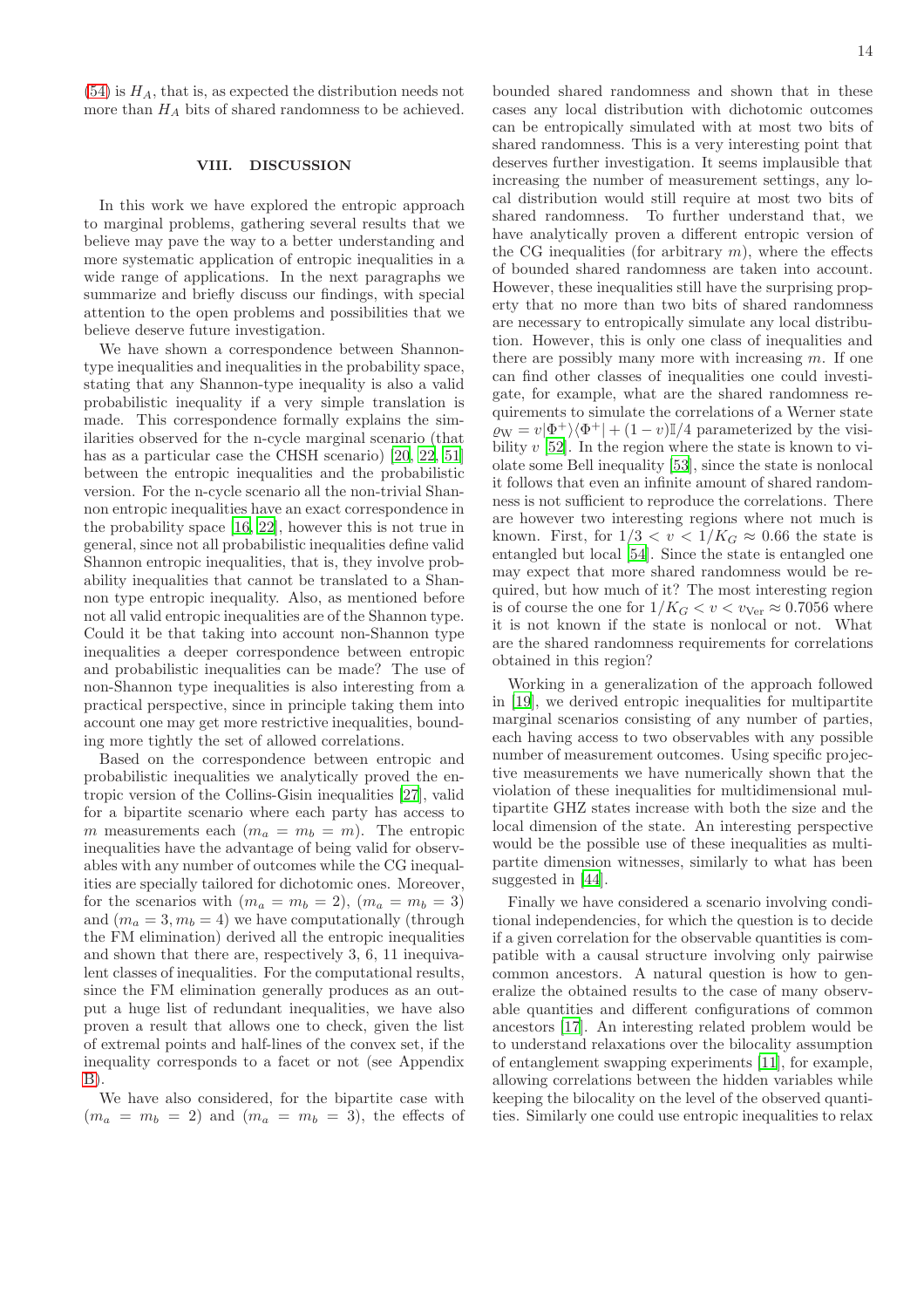the measurement independence assumption [\[12,](#page-14-9) [13\]](#page-14-10), stating that the measurement choice made by the parties is independent of the hidden variable.

# IX. ACKNOWLEDGEMENTS

It is a pleasure to thank Dominik Janzing for insightful discussions about causal structures. We also would like to thank A. Acín and J. B. Brask for pointing out the potential application of bounded shared randomness inequalities for Werner states. Our work is supported by the Excellence Initiative of the German Federal and State Governments (Grant ZUK 43).

- <span id="page-14-0"></span>[1] J. Pearl, Causality (Cambridge University Press, Cambridge, 2009).
- <span id="page-14-1"></span>[2] P. Spirtes, N. Glymour, and R. Scheienes, Causation, Prediction, and Search, 2nd ed. (The MIT Press, 2001).
- <span id="page-14-2"></span>[3] C. Cuadras, J. Fortiana, and J. Rodra-Guez-Lallena, Distributions With Given Marginals and Statistical Modeling (Springer, 2002).
- <span id="page-14-3"></span>[4] A. A. Klyachko, Journal of Physics: Conference Series 36, 72 (2006).
- [5] C. Schilling, D. Gross, and M. Christandl, [Phys. Rev. Lett.](http://dx.doi.org/10.1103/PhysRevLett.110.040404) 110, 040404 (2013).
- [6] M. Walter, B. Doran, D. Gross, and M. Christandl, Science 340[, 1205 \(2013\),](http://dx.doi.org/ 10.1126/science.1232957) [http://www.sciencemag.org/content/340/6137/1205.full.pdf.](http://arxiv.org/abs/http://www.sciencemag.org/content/340/6137/1205.full.pdf)
- <span id="page-14-4"></span>[7] M. Christandl, M. B. Sahinoglu, and M. Walter, "Recoupling coefficients and quantum entropies," (2012), [arXiv:arXiv:1210.0463.](http://arxiv.org/abs/arXiv:1210.0463)
- <span id="page-14-5"></span>[8] N. Brunner, D. Cavalcanti, S. Pironio, V. Scarani, and S. Wehner, "Bell nonlocality," (2013), [arXiv:1303.2849.](http://arxiv.org/abs/1303.2849)
- <span id="page-14-6"></span>[9] J. S. Bell, Physics 1, 195 (1964).
- <span id="page-14-7"></span>[10] I. Pitowsky, Quantum probability–quantum logic, Lecture notes in physics (Springer-Verlag, 1989).
- <span id="page-14-8"></span>[11] C. Branciard, N. Gisin, and S. Pironio, [Phys. Rev. Lett.](http://dx.doi.org/10.1103/PhysRevLett.104.170401) 104, 170401 (2010).
- <span id="page-14-9"></span>[12] M. J. W. Hall, [Phys. Rev. Lett.](http://dx.doi.org/10.1103/PhysRevLett.105.250404) **105**, 250404 (2010).
- <span id="page-14-10"></span>[13] J. Barrett and N. Gisin, [Phys. Rev. Lett.](http://dx.doi.org/10.1103/PhysRevLett.106.100406) 106, 100406 (2011).
- <span id="page-14-11"></span>[14] R. W. Yeung, [IEEE Trans. Inform. Theory](http://dx.doi.org/10.1109/18.641556) 43, 1924 (1997).
- <span id="page-14-12"></span>[15] R. W. Yeung, Information theory and network coding, Information technology–transmission, processing, and storage (Springer, 2008).
- <span id="page-14-13"></span>[16] R. Chaves, Phys. Rev. A **87**[, 022102 \(2013\).](http://dx.doi.org/10.1103/PhysRevA.87.022102)
- <span id="page-14-14"></span>[17] B. Steudel and N. Ay, "Information-theoretic inference of common ancestors," (2010), [arXiv:quant-ph/1010.5720.](http://arxiv.org/abs/1010.5720)
- <span id="page-14-15"></span>[18] T. Fritz, [New Journal of Physics](http://stacks.iop.org/1367-2630/14/i=10/a=103001) 14, 103001 (2012).
- <span id="page-14-16"></span>L. Braunstein and C. M. Caves, [Phys. Rev. Lett.](http://dx.doi.org/10.1103/PhysRevLett.61.662) 61, 662 (1988).
- <span id="page-14-19"></span>[20] R. Chaves and T. Fritz, Phys. Rev. A 85[, 032113 \(2012\).](http://dx.doi.org/10.1103/PhysRevA.85.032113)
- [21] P. Kurzyński, R. Ramanathan, and D. Kaszlikowski, [Phys. Rev. Lett.](http://dx.doi.org/ 10.1103/PhysRevLett.109.020404) 109, 020404 (2012).
- <span id="page-14-20"></span>[22] T. Fritz and R. Chaves, IEEE Trans. Inform. Theory 59, 803 (2013).
- [23] A. K. Pan, M. Sumanth, and P. K. Panigrahi, Phys. Rev. A 87[, 014104 \(2013\).](http://dx.doi.org/10.1103/PhysRevA.87.014104)
- [24] A. R. U. Devi, H. S. Karthik, Sudha, and A. K. Rajagopal, Phys. Rev. A 87[, 052103 \(2013\).](http://dx.doi.org/ 10.1103/PhysRevA.87.052103)
- [25] H. Katiyar, A. Shukla, K. R. K. Rao, and T. S. Mahesh, Phys. Rev. A 87[, 052102 \(2013\).](http://dx.doi.org/10.1103/PhysRevA.87.052102)
- <span id="page-14-17"></span>[26] P. Kurzynski and D. Kaszlikowski, "The triangle principle: a new approach to non-contextuality and local realism," (2013), [arXiv:1309.6777 .](http://arxiv.org/abs/1309.6777 )
- <span id="page-14-18"></span>[27] D. Collins and N. Gisin, [J. Phys. A: Math. Theor.](http://stacks.iop.org/0305-4470/37/i=5/a=021) 37, 1775 (2004).
- <span id="page-14-21"></span>[28] L. S. Shapley, Internat. J. Game Theory 1, 11 (1971/72).
- [29] K. Kashiwabara, [Theoret. Comput. Sci.](http://dx.doi.org/10.1016/S0304-3975(99)00196-6) 235, 239 (2000), combinatorics and optimization (Okinawa, 1996).
- <span id="page-14-22"></span>[30] M. Studený, R. R. Bouckaert, and T. Kocka, in 1977, Institute of Information Theory and Automation (2000).
- <span id="page-14-23"></span>[31] H. P. Williams, [Amer. Math. Monthly](http://dx.doi.org/10.2307/2322281) 93, 681 (1986). [32] J. F. Clauser, M. A. Horne, A. Shimony, and R. A. Holt,
- <span id="page-14-24"></span>[Phys. Rev. Lett.](http://dx.doi.org/10.1103/PhysRevLett.23.880) 23, 880 (1969).
- <span id="page-14-25"></span>J. F. Clauser, M. A. Horne, A. Shimony, and R. A. Holt, [Phys. Rev. Lett.](http://dx.doi.org/10.1103/PhysRevLett.23.880) 23, 880 (1969).
- <span id="page-14-26"></span>[34] C. D. Aliprantis and R. Tourky, Cones and duality (American Mathematical Soc., 2007).
- <span id="page-14-27"></span>[35] A. Barvinok, A course in convexity (American Mathematical Society, 2002).
- <span id="page-14-28"></span>[36] R. Rockafellar, Convex Analysis, Princeton mathematical series (Princeton University Press, 1970).
- <span id="page-14-29"></span>[37] F. Matús, in *Information Theory, 2007. ISIT 2007. IEEE* International Symposium on (IEEE, 2007) pp. 41–44.
- <span id="page-14-30"></span>[38] R. Brualdi, Introductory Combinatorics, 5th ed., Pearson education international (Pearson Education, Limited, 2012).
- <span id="page-14-31"></span>[39] N. D. Mermin, [Phys. Rev. Lett.](http://dx.doi.org/10.1103/PhysRevLett.65.1838) 65, 1838 (1990).
- <span id="page-14-32"></span>[40] D. Avis, H. Imai, T. Ito, and Y. Sasaki, [J. Phys. A: Math. Theor.](http://stacks.iop.org/0305-4470/38/i=50/a=007) 38, 10971 (2005).
- <span id="page-14-33"></span>[41] S. Popescu and D. Rohrlich, Foundations of Physics 24, 379 (1994).
- <span id="page-14-34"></span>[42] C. Sliwa, [Physics Letters A](http://dx.doi.org/10.1016/S0375-9601(03)01115-0) **317**, 165 (2003).
- <span id="page-14-35"></span>[43] J. Barrett, N. Linden, S. Massar, S. Pironio, S. Popescu, and D. Roberts, Phys. Rev. A 71[, 022101 \(2005\).](http://dx.doi.org/ 10.1103/PhysRevA.71.022101)
- <span id="page-14-36"></span>[44] B. Grandjean, Y.-C. Liang, J.-D. Bancal, N. Brunner, and N. Gisin, Phys. Rev. A 85[, 052113 \(2012\).](http://dx.doi.org/10.1103/PhysRevA.85.052113)
- <span id="page-14-37"></span>[45] F. Arnault, "A complete set of multidimensional bell inequalities," (2011), [arXiv:1107.2255v2.](http://arxiv.org/abs/1107.2255v29)
- <span id="page-14-38"></span>[46] D. Collins, N. Gisin, N. Linden, S. Massar, and S. Popescu, [Phys. Rev. Lett.](http://dx.doi.org/ 10.1103/PhysRevLett.88.040404) 88, 040404 (2002).
- <span id="page-14-39"></span>[47] N. Brunner, S. Pironio, A. Acin, N. Gisin, A. A. Méthot, and V. Scarani, [Phys. Rev. Lett.](http://dx.doi.org/ 10.1103/PhysRevLett.100.210503) 100, 210503 (2008).
- <span id="page-14-40"></span>[48] C. Budroni and A. Cabello, [J. Phys. A: Math. Theor.](http://stacks.iop.org/1751-8121/45/i=38/a=385304) 45, 385304 (2012).
- <span id="page-14-41"></span>[49] C. J. Wood and R. W. Spekkens, "The lesson of causal discovery algorithms for quantum correlations: Causal explanations of bell-inequality violations require finetuning," (2012), [arXiv:1208.4119.](http://arxiv.org/abs/1208.4119 )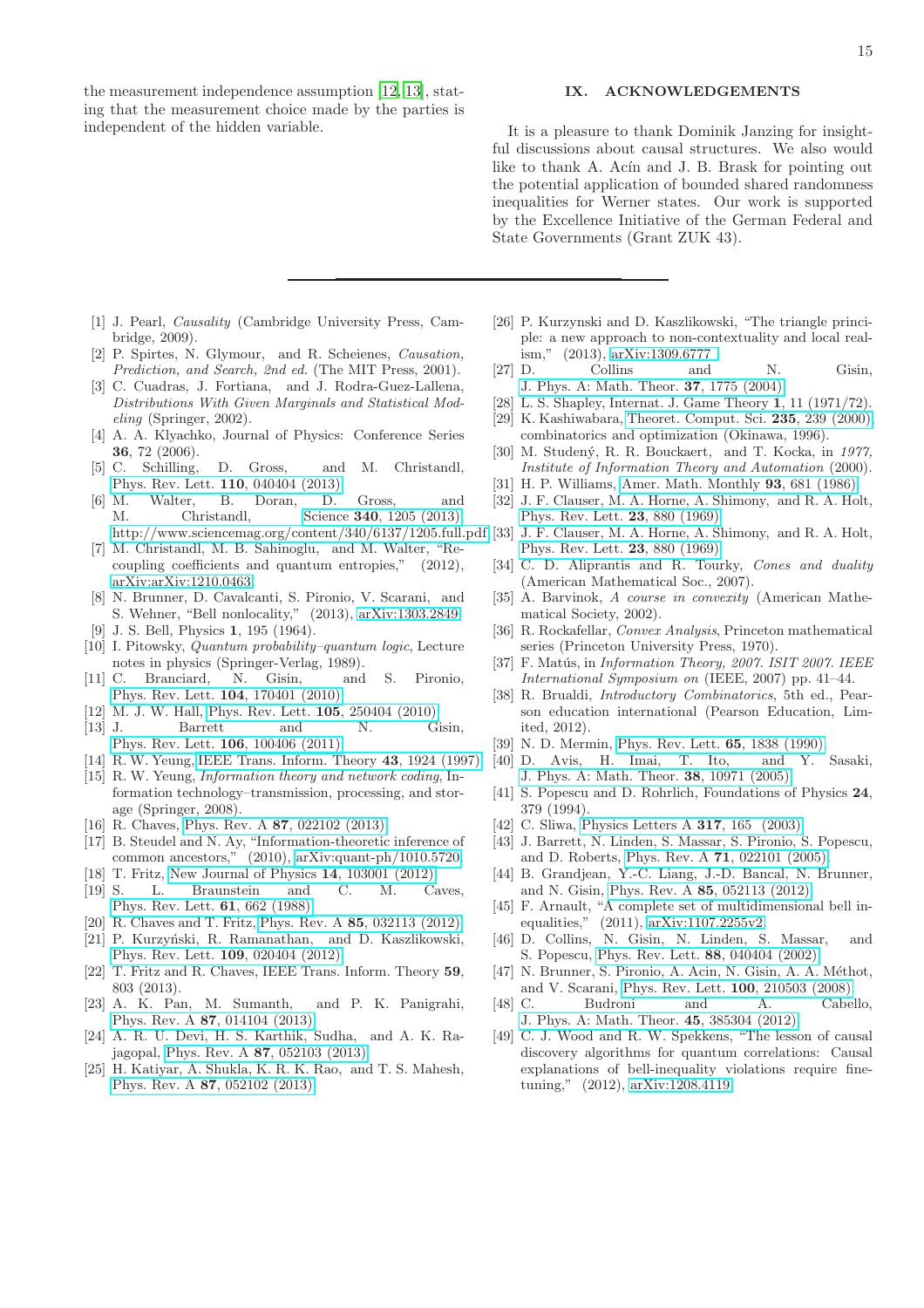- <span id="page-15-1"></span>[50] C. Branciard, D. Rosset, N. Gisin, and S. Pironio, Phys. Rev. A 85[, 032119 \(2012\).](http://dx.doi.org/ 10.1103/PhysRevA.85.032119)
- <span id="page-15-2"></span>[51] M. Araújo, M. T. Quintino, C. Budroni, M. T. Cunha, and A. Cabello, Phys. Rev. A 88[, 022118 \(2013\).](http://dx.doi.org/10.1103/PhysRevA.88.022118)
- <span id="page-15-3"></span>[52] R. F. Werner, [Phys. Rev. A](http://dx.doi.org/10.1103/PhysRevA.40.4277) 40, 4277 (1989).
- <span id="page-15-4"></span>[53] T. Vértesi, Phys. Rev. A **78**[, 032112 \(2008\).](http://dx.doi.org/10.1103/PhysRevA.78.032112)
- <span id="page-15-5"></span>[54] A. Acin, N. Gisin, and B. Toner, Phys. Rev. A 73[, 062105 \(2006\).](http://dx.doi.org/10.1103/PhysRevA.73.062105)
- <span id="page-15-7"></span>[55] R. Webster, Convexity (Oxford University Press, USA, 1995).
- <span id="page-15-8"></span>[56] T. Christof and A. Löbel, "PORTA – POlyhedron Representation Transformation Algorithm," (2009).

### Appendix A: Tables with entropic inequalities

# <span id="page-15-0"></span>Appendix B: Deciding wether an entropic inequality corresponds to a facet of the entropic cone

Every convex set can be expressed in terms of dual representations, either in terms of extremal points and half-lines or in terms of inequalities (half-spaces) defining the facets of the convex set. As discussed in Sec. [II](#page-1-0) not much is known about the extremal half-lines/points of the Shannon-type entropic cone and in order to derive entropic inequalities for a given marginal scenario one needs to rely on the FM elimination. One problem that arises is that after performing the FM elimination usually the set of inequalities will contain many (for the scenarios we consider in Sec. [VII](#page-10-0) typically several thousands) redundant inequalities not corresponding to facets of the cone. That is, among the huge list of inequalities obtained via the FM elimination, we need to find the minimal set of inequalities describing the marginal scenario, that ones corresponding to facets of the entropic cone. One way to find this minimal set of inequalities is to solve a linear problem, i.e, whenever a given inequality can be expressed as a linear combination (with positive coefficients) of other inequalities it can be safely eliminated. However, given the typical case we face, of sets containing a huge number of inequalities, this approach soon becomes unfeasible. Notwithstanding the difficulty in characterizing the extremal rays/points of the Shannon-type entropic cone, for most of the marginal scenarios we consider computationally, we were also able to get a list of them. In order to derive the minimal set of inequalities and further understand the structure of the entropic cones we rely instead on the information provided by the extremal points and half-lines.

Given the extreme points, extreme directions and a list of inequalities satisfied by all points of some polyhedral set it is easy to decide which of these inequalities belong to a minimal list characterizing the polyhedral set.

Before we prove this fact in general let us first look at the example of the two-dimensional unbounded closed polyhedral set in two-dimensional Euclidean space that is defined by the inequalities

$$
x \ge 0, y \ge 0 \text{ and } -x + y + 1 \ge 0
$$
 (B1)



<span id="page-15-6"></span>FIG. 7. (Color online) The convex set (blue color) generated by the half-lines  $x \geq 0$ ,  $y \geq 0$  and  $-x+y+1 \geq 0$ , where each of this inequalities generates a facet of the set. The inequalities  $x+1 \geq 0$  and  $x+y \geq 0$  are indicated, respectively, in red and black, and it is clear that while valid (since they can be obtained as a linear combination of the generating set) they are not facets of the proposed convex set.

displayed in [7.](#page-15-6) Its extreme points are  $p_1 = (0,0)$  and  $p_2 = (1,0)$  and the extreme directions are  $v_1 = (0,1)$  and  $v_2 = (1, 1)$ . Given a list of the three defining inequalities plus lets say the valid inequalities  $x+1 \geq 0$  and  $x+y \geq 0$ we want to reduce it to the minimal list containing only the three defining inequalities.

In this two-dimensional example, one can guess that a necessary and sufficient condition for a valid inequality belonging to the minimal list is that it is saturated by an one-dimensional subset of the polyhedral set.

We start with  $x > 0$  and see that it is saturated by  $p_1$  and the halfline  $p_1 + \lambda v_1$ ,  $\lambda > 0$ . The intersection of our polyhedral set with all points in  $\mathbb{R}^2$  saturating the inequality is therefore the halfline  $p_1 + \lambda v_1$ . Its dimension is one and thus the inequality belongs to the minimal list.

Consider now the inequality  $y \geq 0$ . We find  $p_1$  and  $p_2$  saturating it and thus the one-dimensional object  $conv{p_1, p_2}$  being the set of points saturating the inequality. The third defining inequality is also saturated by an one-dimensional subset of our set - namely the halfline  $p_2 + \lambda v_2, \lambda \geq 0$ .

In turn, the inequality  $x+y \geq 0$  is only saturated by  $p_1$ . So we found a zero-dimensional subset and disregard this inequality. The last inequality  $x + 1 \geq 0$  is not saturated by any point, so we found the  $\emptyset$  and also disregard this inequality. Clearly, the inequalities not belonging to the minimal list are already implied by those belonging to the minimal list.

To begin with the general case we note that every closed convex set  $P$  in  $\mathbb{R}^n$  that contains no lines is the convex hull of its extreme points and extreme half-lines (corollary 2.6.15 of [\[55](#page-15-7)]). In our case, however, after the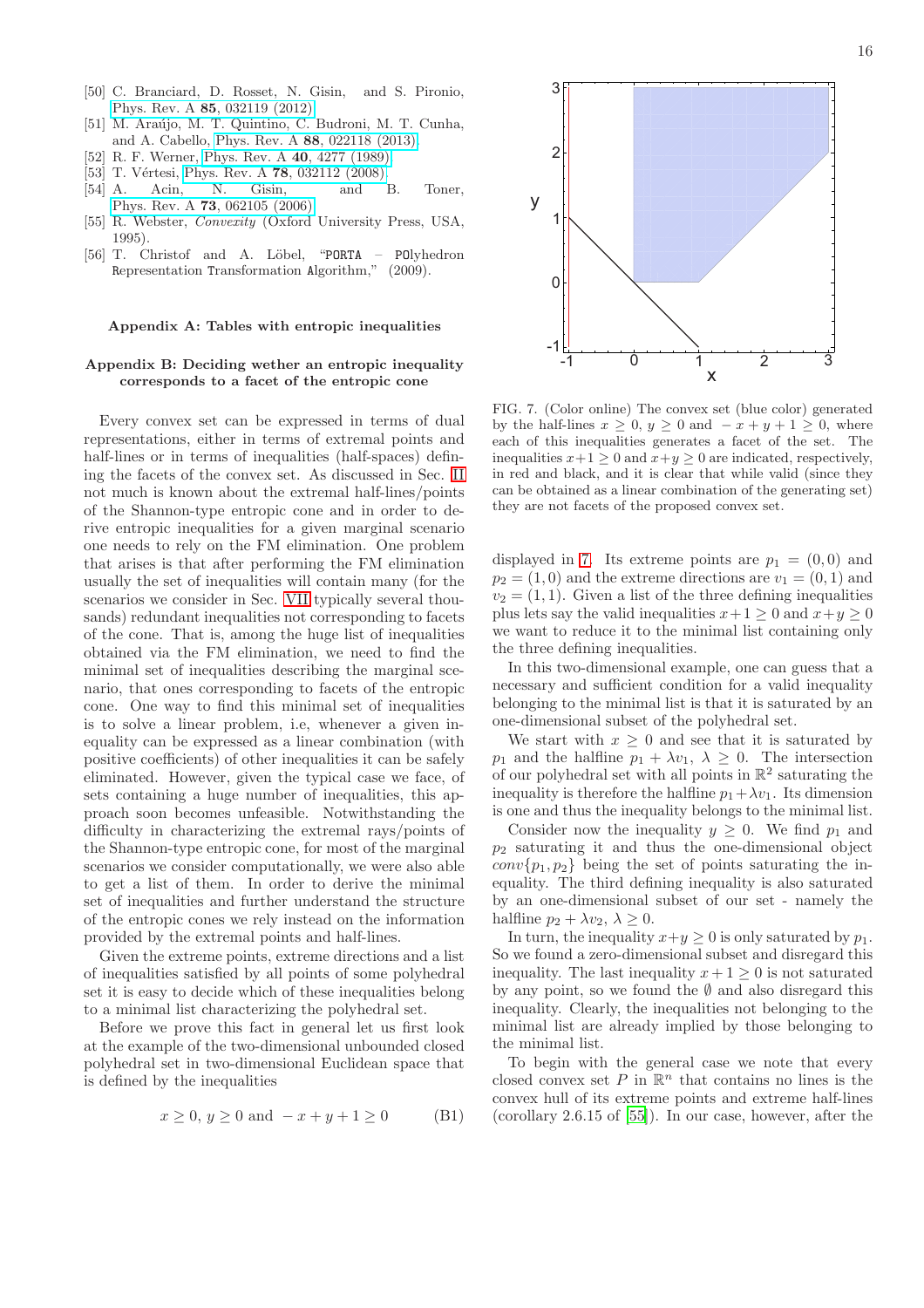| Entropic Bipartite Inequalities                  |                                              |                                               |                                                                                                                                                |  |  |  |  |
|--------------------------------------------------|----------------------------------------------|-----------------------------------------------|------------------------------------------------------------------------------------------------------------------------------------------------|--|--|--|--|
| #                                                | $H(A_x)$                                     | $H(B_u)$                                      | $H(A_x B_y)$                                                                                                                                   |  |  |  |  |
| y /<br>x y<br>$\overline{1}$<br>$\boldsymbol{x}$ | 1 2 3<br>$\Omega$                            |                                               | 0 1 2 3 00 01 02 03 10 11 12 13<br>20<br>21 22 23                                                                                              |  |  |  |  |
| 1                                                | $1 \t0 \t0 \t0$                              | $0\quad 0\quad 0\quad 0\quad 0\quad$          | $-1$<br>$\overline{0}$<br>$\theta$<br>$\theta$<br>$\theta$<br>$\theta$<br>$\theta$<br>$\theta$<br>$\theta$<br>$\theta$<br>$\theta$<br>$\theta$ |  |  |  |  |
| $\bf{2}$                                         | $-1$ 0 0                                     | $0 - 1 0 0$<br>$\overline{0}$                 | $\theta$<br>1<br>$\theta$<br>$\theta$<br>$\theta$<br>$\theta$<br>$\theta$<br>$\theta$<br>$\theta$<br>$\theta$<br>$\theta$<br>$\Omega$          |  |  |  |  |
| 3                                                | $0\quad 0$<br>$\circ$<br>$\mathbf{1}$        | $1\quad 0\quad 0\quad 0$                      | $1 \quad 1$<br>$\overline{0}$<br>$\mathbf{1}$<br>$-1$<br>$\theta$<br>$\theta$<br>$\theta$<br>$\theta$<br>$\theta$<br>$\theta$<br>$\theta$      |  |  |  |  |
| $\overline{\mathbf{4}}$                          | $0\quad 0$<br>$\overline{0}$<br>$\mathbf{1}$ | $1\quad$<br>$\overline{0}$<br>$\overline{2}$  | $-1$ $-1$ $-1$ $-1$ $-1$<br>$\mathbf 1$<br>$-1$<br>$\theta$<br>$\theta$<br>$\theta$<br>$\Omega$<br>1                                           |  |  |  |  |
| 5                                                | $1\quad0\quad0$<br>$\mathbf{1}$              |                                               | $1 \t1 \t0 \t0 \t-1 \t1 \t-1 \t0 \t-1 \t-1 \t-1 \t-1 \t+1$<br>$\theta$<br>$\overline{0}$<br>$\theta$                                           |  |  |  |  |
| 6                                                | $1\quad0\quad0$<br>$\mathbf{1}$              | $0\quad0\quad0$<br>$\overline{2}$             | $-1$ $-1$ $-1$ $-1$ $-1$<br>$-2$<br>$\theta$<br>$\theta$<br>$\theta$<br>$\mathbf{1}$<br>$\overline{0}$<br>$\mathbf{1}$                         |  |  |  |  |
| 7                                                | $1\quad$<br>$\Omega$<br>$\mathcal{D}$        | $1 \quad 0 \quad 0$<br>$\mathbf{1}$           | $\overline{0}$<br>$-1$ $-1$ 0<br>$-1 -1$<br>$-1$<br>$-1$<br>$-1$<br>1<br>$\mathbf{1}$<br>$\Omega$                                              |  |  |  |  |
| 8                                                | $1\quad$<br>$\Omega$<br>$\mathbf{1}$         | $1 \quad 1 \quad 1 \quad 0 \quad -1 \quad -1$ | $\mathbf{1}$<br>$\overline{0}$<br>$-1$<br>$-1 - -1$<br>$-1 - -1$<br>$\overline{1}$<br>$\Omega$<br>$\Omega$                                     |  |  |  |  |
| 9                                                | $1\quad$<br>$\theta$<br>$\mathbf{1}$         | $1\quad1\quad0$<br>$\overline{2}$             | $\overline{1}$                                                                                                                                 |  |  |  |  |
| 10                                               | $1\quad$<br>$\Omega$<br>$\overline{2}$       | $2\quad1\quad0$                               | $0$ -1 -1 -1 -1 -1 -1 -1 -1<br>$\overline{1}$<br>$-2$<br>$\Omega$<br>$\,$ 1 $\,$<br>$\overline{1}$                                             |  |  |  |  |
| 11                                               | $1\quad0\quad0$<br>$\overline{2}$            | $1\quad1\quad0$<br>$\mathbf{1}$               | $-1$ $-2$<br>$\theta$<br>$-1 -1$<br>1<br>$-1 - -1$<br>$\mathbf{1}$<br>$-1$<br>$-1$<br><sup>1</sup>                                             |  |  |  |  |

<span id="page-16-0"></span>TABLE I. All classes of entropic bipartite inequalities for  $m_a = 2, 3$  and  $m_b = 2, 3, 4$ . We have listed the coefficients of one inequality in each row, and all inequalities are of the form  $\leq$  0.

| Entropic Bipartite Inequalities with bounded Shared Randomness |                                                  |                                                       |                                                                                                                                       |                  |  |  |
|----------------------------------------------------------------|--------------------------------------------------|-------------------------------------------------------|---------------------------------------------------------------------------------------------------------------------------------------|------------------|--|--|
| #                                                              | $H(A_x)$                                         | $H(B_y)$                                              | $H(A_xB_y)$                                                                                                                           | <b>Bound</b>     |  |  |
| x /<br>y /<br>x y                                              | 0 <sub>1</sub><br>$\overline{2}$                 | 0 <sub>1</sub><br>$\,2$                               | $00$ $01$ $02$ $10$ $11$ $12$ $20$<br>21<br>22                                                                                        | $\boldsymbol{c}$ |  |  |
| $\mathbf{1}$                                                   | $\mathbf{1}$<br>$\overline{0}$<br>$\overline{0}$ | $1\quad$ 0<br>$\overline{0}$                          | $\overline{0}$<br>$-1$<br>$\overline{0}$<br>$\mathbf 0$<br>$\overline{0}$<br>$\mathbf 0$<br>$\overline{0}$<br>$\mathbf 0$<br>$\sigma$ | $\overline{1}$   |  |  |
| $\overline{2}$                                                 | $\mathbf{1}$<br>$\overline{0}$<br>$\overline{0}$ | $1\quad$<br>$\theta$                                  | $-1$<br>$\theta$<br>$-1$<br>$\overline{0}$<br>$\sigma$<br>$\mathbf{1}$<br>$\theta$<br>$\overline{0}$<br>0                             | $\overline{1}$   |  |  |
| 3                                                              | $\mathbf{1}$<br>$\mathbf{1}$<br>$\overline{0}$   | $\mathbf{1}$<br>$\overline{0}$<br>$\overline{0}$      | $-1$<br>$-1$<br>$\mathbf{1}$<br>$-1$<br>$\mathbf{1}$<br>$-1$<br>$\overline{0}$<br>0<br>$\mathbf 0$                                    | 1                |  |  |
| 4                                                              | $\,1\,$<br>$\overline{1}$<br>0                   | $\mathbf{1}$<br>$\overline{0}$<br>$\mathbf 0$         | $-1$<br>$\,1$<br>$\mathbf 0$<br>$\,1\,$<br>$\mathbf 0$<br>$-1$<br>$\mathbf{0}$<br>$-1$<br>$-1$                                        | $\overline{1}$   |  |  |
| 5                                                              | $\mathbf{1}$<br>$\mathbf{1}$<br>$\overline{0}$   | $\mathbf{1}$<br><sup>1</sup><br>$\overline{0}$        | $-1$<br>$\,1\,$<br>$-1$<br>$-1$<br>$\overline{0}$<br>$-1$<br>$\mathbf{1}$<br>0<br>$-1$                                                | $\overline{1}$   |  |  |
| 6                                                              | $2\quad0$<br>$\sigma$                            | $1\quad 1$<br>$\sigma$                                | $\mathbf 0$<br>$-2$<br>$-1$<br>$-1$<br>$\mathbf{0}$<br>$\mathbf 1$<br>$\mathbf 1$<br>$^{\rm -1}$<br>$\mathbf{O}$                      | $\overline{1}$   |  |  |
| $\overline{7}$                                                 | 2 <sub>1</sub><br>$\sigma$                       | $\,1$<br>$\,1\,$<br>0                                 | $\,1\,$<br>$-2$<br>$\mathbf 0$<br>$-1$<br>$-1$<br>$\overline{2}$<br>$-1$<br>$-1$<br>$-1$                                              | $\overline{1}$   |  |  |
| 8                                                              | $\overline{2}$<br>$\mathbf{1}$<br>$\overline{0}$ | $\mathbf{1}$<br>$\mathbf{1}$<br>$\overline{0}$        | $-1$<br>$\bf{0}$<br>$-2$<br>$\mathbf 1$<br>$-1$<br>$-1$<br>$-1$<br>$\overline{2}$<br>$-1$                                             | $\overline{1}$   |  |  |
| 9                                                              | $\,2$<br>$\overline{1}$<br>$\overline{0}$        | $\mathbf{1}$<br>$\mathbf{1}$<br>$\overline{0}$        | $-2$<br>$\,1\,$<br>$-1$<br>$\,1$<br>$-1$<br>$-1$<br>$-1$<br>$-1$<br>$\mathbf{1}$                                                      | $\overline{1}$   |  |  |
| 10                                                             | $\,1\,$<br>$\overline{1}$<br>$\mathbf{1}$        | $\mathbf{1}$<br>$\mathbf{1}$<br>$\bf{0}$              | $-1$<br>$-2$<br>$\,1\,$<br>$-1$<br>$\,1\,$<br>$\,1\,$<br>$-1$<br>$-1$<br>$-1$                                                         | $\overline{1}$   |  |  |
| $\overline{11}$                                                | $\overline{2}$<br>$\mathbf{1}$<br>$\overline{0}$ | $\mathbf{1}$<br>$\mathbf{1}$<br>$\overline{0}$        | $\,1\,$<br>$-1$<br>$-1$<br>$-2$<br>$-1$<br>$\mathbf 1$<br>$\mathbf 1$<br>$-1$<br>$\overline{0}$                                       | $\overline{1}$   |  |  |
| 12                                                             | $\,2$<br><sup>1</sup><br>$\sigma$                | $\mathbf{1}$<br>$\mathbf{1}$<br>0                     | $-2$<br>$-2$<br>$1\,$<br>$-1$<br>$-1$<br>$\mathbf 1$<br>$\mathbf 1$<br>$-1$<br>$\mathbf{O}$                                           | $\overline{1}$   |  |  |
| 13                                                             | 2 <sub>2</sub><br>$\sigma$                       | 2 <sub>1</sub><br>0                                   | $-2$<br>$\,1\,$<br>$-2$<br>$\,1\,$<br>$-1$<br>$-2$<br>$-2$<br>$\overline{2}$<br>$-1$                                                  | $\overline{1}$   |  |  |
| 14                                                             | $\overline{2}$<br>$\mathbf{1}$<br>$\sigma$       | $\mathbf{1}$<br>$\mathbf{1}$<br>$\overline{0}$        | $-1$<br>$-1$<br>$\mathbf{1}$<br>$-3$<br>$\mathbf{1}$<br>$-1$<br>$\mathbf{1}$<br>$-1$<br>$\overline{0}$                                | $\overline{1}$   |  |  |
| 15                                                             | 3<br>$\mathbf{1}$<br>$\overline{0}$              | $\overline{2}$<br>$\mathbf{1}$<br>$\overline{0}$      | $\mathbf{1}$<br>$-3$<br>$-2$<br>$\mathbf{1}$<br>$-1$<br>$-1$<br>$-2$<br>$-1$<br>$\overline{2}$                                        | $\overline{1}$   |  |  |
| 16                                                             | $\overline{2}$<br><sup>1</sup><br>$\overline{0}$ | $\mathbf{1}$<br>$\mathbf{1}$<br>$\overline{0}$        | $-1$<br>$-1$<br>$\mathbf{1}$<br>$-2$<br>$-1$<br>$\mathbf{1}$<br>$\mathbf{1}$<br>$-1$<br>$\overline{0}$                                | $\overline{2}$   |  |  |
| $\overline{17}$                                                | $\,2$<br>$\overline{1}$<br>$\overline{0}$        | $\mathbf{1}$<br>$\,1\,$<br>$\overline{0}$             | $-2$<br>$\,1\,$<br>$-1$<br>$\mathbf 1$<br>$-1$<br>$^{\rm -1}$<br>$\overline{0}$<br>$-1$<br>$\mathbf{1}$                               | $\overline{2}$   |  |  |
| 18                                                             | $\overline{2}$<br>$\mathbf{1}$<br>$\overline{0}$ | $\mathbf{1}$<br>$\mathbf{1}$<br>$\overline{0}$        | $-1$<br>$-2$<br>$-2$<br>$\mathbf{1}$<br>$\mathbf{1}$<br>$\overline{0}$<br>$\overline{0}$<br>$\mathbf{1}$<br>$-1$                      | $\overline{2}$   |  |  |
| 19                                                             | $\overline{2}$<br>$\overline{2}$<br>$\sigma$     | $\mathbf{1}$<br>$\mathbf{1}$<br>$\overline{0}$        | $-2$<br>$\mathbf{1}$<br>$-1$<br>$\mathbf{1}$<br>$^{\rm -1}$<br>$-2$<br>$-1$<br>$-1$<br>$\overline{2}$                                 | $\overline{2}$   |  |  |
| 20                                                             | 3<br>$\mathbf{1}$<br>$\overline{0}$              | $\mathbf{1}$<br>$\,1\,$<br>$\theta$                   | $\mathbf{1}$<br>$-2$<br>$\mathbf{1}$<br>$-2$<br>$-1$<br>$-1$<br>$-1$<br>$-1$<br>$\overline{2}$                                        | $\overline{2}$   |  |  |
| $\overline{21}$                                                | $\overline{2}$<br>$\mathbf{1}$<br>$\mathbf{1}$   | $\mathbf{1}$<br>$\mathbf{1}$<br>$\overline{0}$        | $-2$<br>$\mathbf{1}$<br>$-2$<br>$-1$<br>$-1$<br>$\overline{2}$<br>$\mathbf{1}$<br>$-1$<br>$-1$                                        | $\overline{2}$   |  |  |
| 22                                                             | 3<br>$\mathbf{1}$<br>$\overline{0}$              | $\mathbf{1}$<br>$\mathbf{1}$<br>$\overline{0}$        | $-2$<br>$\mathbf{1}$<br>$-2$<br>$-2$<br>$\mathbf{1}$<br>$\overline{\mathbf{2}}$<br>$\mathbf{1}$<br>$-1$<br>$\theta$                   | $\overline{2}$   |  |  |
| 23                                                             | 3<br>$\overline{2}$<br>$\sigma$                  | $\overline{2}$<br>$\mathbf{1}$<br>$\bf{0}$            | $-2$<br>$-2$<br>$^{\rm -2}$<br>$\overline{2}$<br>$-2$<br>$-2$<br>$\overline{2}$<br>$1\,$<br>$-1$                                      | $\overline{2}$   |  |  |
| $\overline{24}$                                                | 3<br>$\mathbf{1}$<br>$\overline{0}$              | $\mathbf{1}$<br>$\overline{0}$<br>$\mathbf{1}$        | $-1$<br>$\,1\,$<br>$-3$<br>$\mathbf 1$<br>$-1$<br>$-1$<br>$-1$<br>$-1$<br>$\overline{2}$                                              | $\overline{2}$   |  |  |
| 25                                                             | $\,2$<br><sup>1</sup><br>$\mathbf{1}$            | $1\quad 1$<br>$\overline{0}$                          | $-3$<br>$\overline{2}$<br>$-1$<br>$-1$<br>$\,1$<br>$-1$<br>$1\,$<br>$^{\rm -1}$<br>$-1$                                               | $\overline{2}$   |  |  |
| 26                                                             | 2 <sub>2</sub><br>$\sigma$                       | $\,1\,$<br>$\mathbf{1}$<br>0                          | $-3$<br>$-1$<br>$\overline{2}$<br>$-1$<br>$\mathbf{1}$<br>$-2$<br>$\mathbf 1$<br>$-1$<br>$\mathbf{O}$                                 | $\overline{2}$   |  |  |
| 27                                                             | 3<br>$\overline{0}$<br>$\mathbf{1}$              | $\mathbf{1}$<br>$\mathbf{1}$<br>$\overline{0}$        | $\,1\,$<br>$-1$<br>-3<br>$-2$<br>$-1$<br>$\overline{\mathbf{2}}$<br>$\mathbf{1}$<br>$-1$<br>$\overline{0}$                            | $\overline{2}$   |  |  |
| 28                                                             | 3<br>$\mathbf{1}$<br>0                           | $\overline{\mathbf{2}}$<br>$\mathbf{1}$<br>0          | $\,1\,$<br>$-1$<br>$-3$<br>$-1$<br>$-1$<br>0<br>$-2$<br>$\,1$<br>$\mathbf{1}$                                                         | $\overline{2}$   |  |  |
| 29                                                             | 3<br>$\overline{2}$<br>$\mathbf 0$               | $\overline{\mathbf{2}}$<br>$\overline{1}$<br>$\bf{0}$ | $-2$<br>$\,2$<br>$-2$<br>$\overline{2}$<br>$-3$<br>$\mathbf{1}$<br>$^{\rm -1}$<br>$-2$<br>$-1$                                        | $\overline{2}$   |  |  |

<span id="page-16-1"></span>TABLE II. All classes of entropic bipartite inequalities with bounded shared randomness for  $m_a = 2, 3$  and  $m_b = 2, 3$ . We have listed the coefficients of one inequality in each row, and all inequalities are of the form  $\leq c$ .

FM elimination performed with PORTA [\[56\]](#page-15-8), it is not the extreme points and extreme half-lines we are given, but the extreme points and extreme directions. It is obvious that the set containing all half-lines arising from the combination of all extreme points with all extreme directions contains the set of all extreme half-lines, as a half-line can

not be extreme if it arises from the combination of a non extreme point with a extreme direction. Formally speaking if  $x = \alpha x_1 + \beta x_2$  with  $\alpha, \beta \ge 0$  and  $\alpha + \beta = 1$  then  $hl = x + \lambda y = \alpha(x_1 + \lambda y) + \beta(x_2 + \lambda y) = \alpha h l_1 + \beta h l_2$ , with extreme points  $x_1, x_2$ , extreme direction y and extreme half-lines  $hl_1$ ,  $hl_2$ .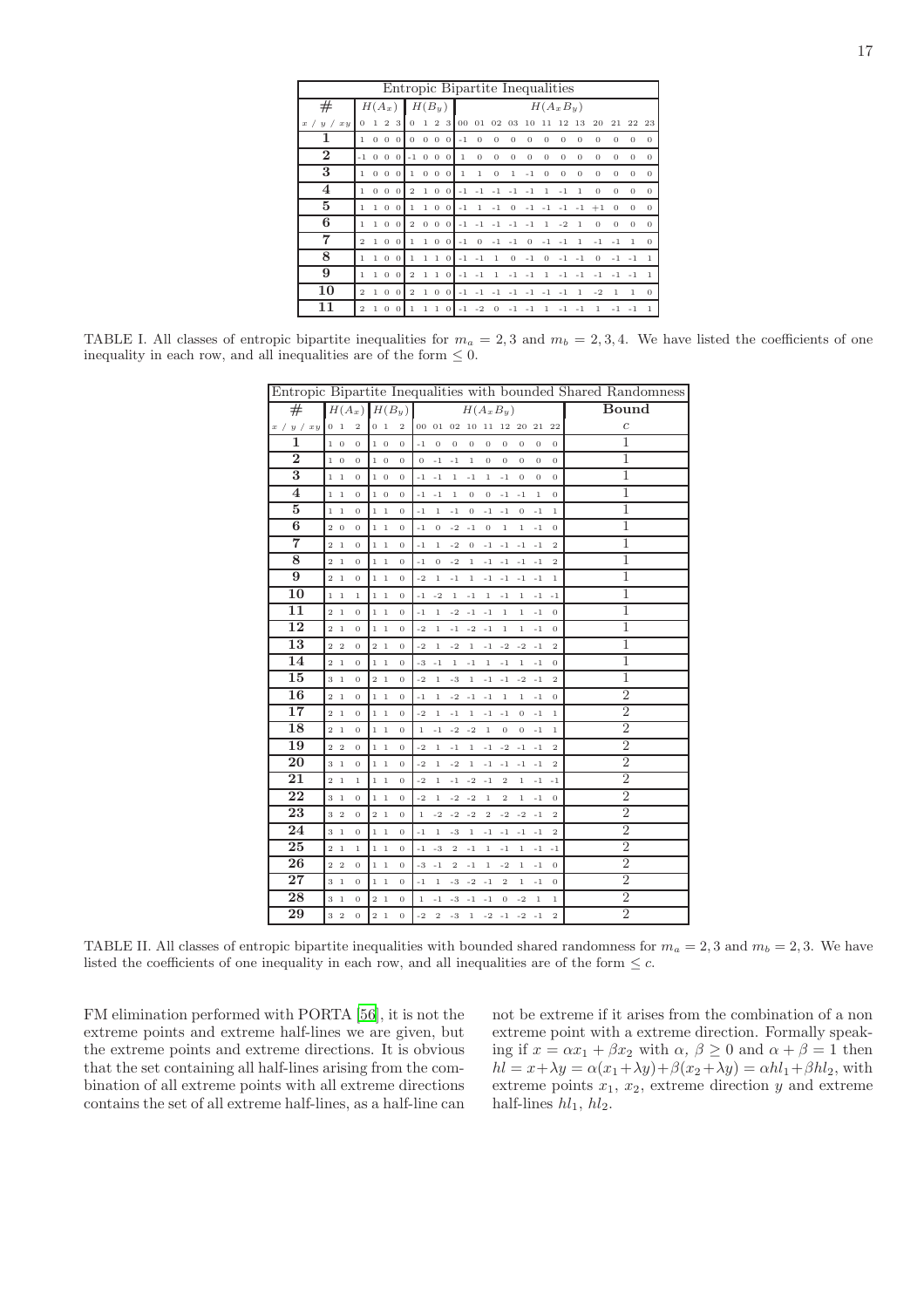Every inequality  $\langle x|h_i \rangle \leq C_i$  corresponds to a hyperplane  $H_i = \{x | \langle x | h_i \rangle = C_i \}$  that divides the space into two closed half-spaces

$$
H_i^{\pm} = \{x | \langle x | h_i \rangle \le \mp C_i \} \text{ with } P \subseteq H_i^- \text{ for every } i
$$
\n(B2)

Definition 7. Let P be a closed convex set with dimension r and H some hyperplane with  $P \subseteq H^-$  then  $F := P \cap H$  is called an exposed face. An exposed face with dimension  $r - 1$  is called a facet.

Note that the name exposed face is justified by the fact that  $F$  indeed is a face of  $P$ .

With the following lemma it is easy to check wether an inequality corresponds to a facet.

**Lemma 8.** Let  $P = conv\{A\}$  with A being the set of extreme points and extreme half-lines of P and H some hyperplane with  $P \subseteq H^-$  then  $F := P \cap H = conv\{A \cap$  $H$ .

Proof.

$$
F = P \cap H = conv\{A\} \cap H =
$$
\n
$$
\{x | x = \sum_{k} \alpha_{k} y_{k}, \langle \sum_{k} \alpha_{k} y_{k} | h \rangle = C,
$$
\n
$$
\alpha_{k} \ge 0, \sum_{k} \alpha_{k} = 1, y_{k} \in A\}
$$
\n(B3)

We know that  $P \subseteq H^-$  and so  $A \subseteq H^-$  which means that  $\langle y_k|h \rangle \leq C$  for every k. Thus the condition

$$
\langle \sum_{k} \alpha_{k} y_{k} | h \rangle = C \tag{B4}
$$

can only be fulfilled for every convex combination if  $\langle y_k|h\rangle = C$  for all k. And so

$$
F = P \cap H = conv\{A\} \cap H = \{x | x = \sum_{k} \alpha_{k} y_{k}, \langle y_{k} | h \rangle = C, \alpha_{k} \ge 0,
$$
  

$$
\sum_{k} \alpha_{k} = 1, y_{k} \in A\} = conv\{A \cap H\}
$$

For every inequality it is easy to find the set  $A \cap H =$  ${x|\langle x|h \rangle = C, x \in A}$  i.e. the set of all extreme points and half-lines of P that saturate the inequality.

Still we have to check the dimension of  $F$ . It is known (theorem 4.1.3 of [\[55](#page-15-7)]) that  $F$  as the convex combination of its extreme points and extreme half-lines can be written as the direct sum of the convex combination of its extreme points and the cone of its extreme directions :

$$
F = \{x | x = \sum_{i=1}^{n} \lambda_i p_i + \sum_{i=1}^{m} \mu_i v_i\} =
$$
(B6)  

$$
\{x | x = p_1 + \sum_{i=2}^{n} \lambda_i (p_i - p_1) + \sum_{i=1}^{m} \mu_i v_i\}
$$

with  $\sum_{i=1}^{n} \lambda_i = 1, \lambda_i \geq 0, \mu_i \geq 0, p_i$  being the *n* extreme points and  $v_i$  the m extreme directions.

We see that  $F$  is some linear combination of the vectors  $(p_i - p_1)$  and  $v_i$ . The dimension of F thus is equal to the rank of the matrix with columns  $(p_i - p_1)$  and  $v_i$ .

In summary what one has to do is to find all extreme points and directions that saturate a given inequality and calculate the rank of this matrix. If and only if it is equal to  $(r-1)$  the inequality induces a facet.

# <span id="page-17-0"></span>Appendix C: Proving the  $I_{mm}^E \leq 0$

The proof will consist of two main steps. In the first step we will show how to obtain all the terms of the first two rows and the terms of the last row plus the marginal  $H(A_0)$  in [\(25\)](#page-7-3). We begin with the SM(sub-modularity) inequality

$$
H_{A_0A_1\cdots A_{m-2}B_0} + H_{A_0A_1\cdots A_{m-2}B_1} \ge H_{A_0A_1\cdots A_{m-2}B_0B_1} +_{A_0A_1\cdots A_{m-2}}.
$$
\n(C1)

We then cancel the two NO (non-observable) terms on the LHS by adding the following SM inequalities

$$
H_{A_0B_0} + H_{A_1A_2\cdots A_{m-2}B_0} \ge H_{A_0A_1\cdots A_{m-2}B_0} + H_{B_0}
$$
\n(C2)

$$
H_{A_0B_1} + H_{A_1A_2\cdots A_{m-2}B_1} \ge H_{A_0A_1\cdots A_{m-2}B_1} + H_{B_1}.
$$
\n(C3)

We continue to cancel the two NO terms on the LHS introduced by the last inequalities, by adding the following SM inequalities

$$
H_{A_1B_0} + H_{A_2A_3\cdots A_{m-2}B_0} \ge H_{A_1A_2\cdots A_{m-2}B_0} + H_{B_0}
$$
\n(C4)

$$
H_{A_1B_1} + H_{A_2A_3\cdots A_{m-2}B_1} \ge H_{A_1A_2\cdots A_{m-2}B_1} + H_{B_1}.
$$
\n(C5)

Note that in each of these steps we get the O (observable) terms  $\{H_{A_i,B_0}, H_{A_i,B_1}, H_{B_0}, H_{B_1}\}$ . We continue doing that until we add the inequalities

$$
H_{A_{m-4}B_0} + H_{A_{m-3}A_{m-2}B_0} \ge H_{A_{m-4}A_{m-3}A_{m-2}B_0} + H_{B_0}
$$
\n(C6)

$$
H_{A_{m-4}B_1} + H_{A_{m-3}A_{m-2}B_1} \ge H_{A_{m-4}A_{m-3}A_{m-2}B_1} + H_{B_1}.
$$
\n
$$
(C7)
$$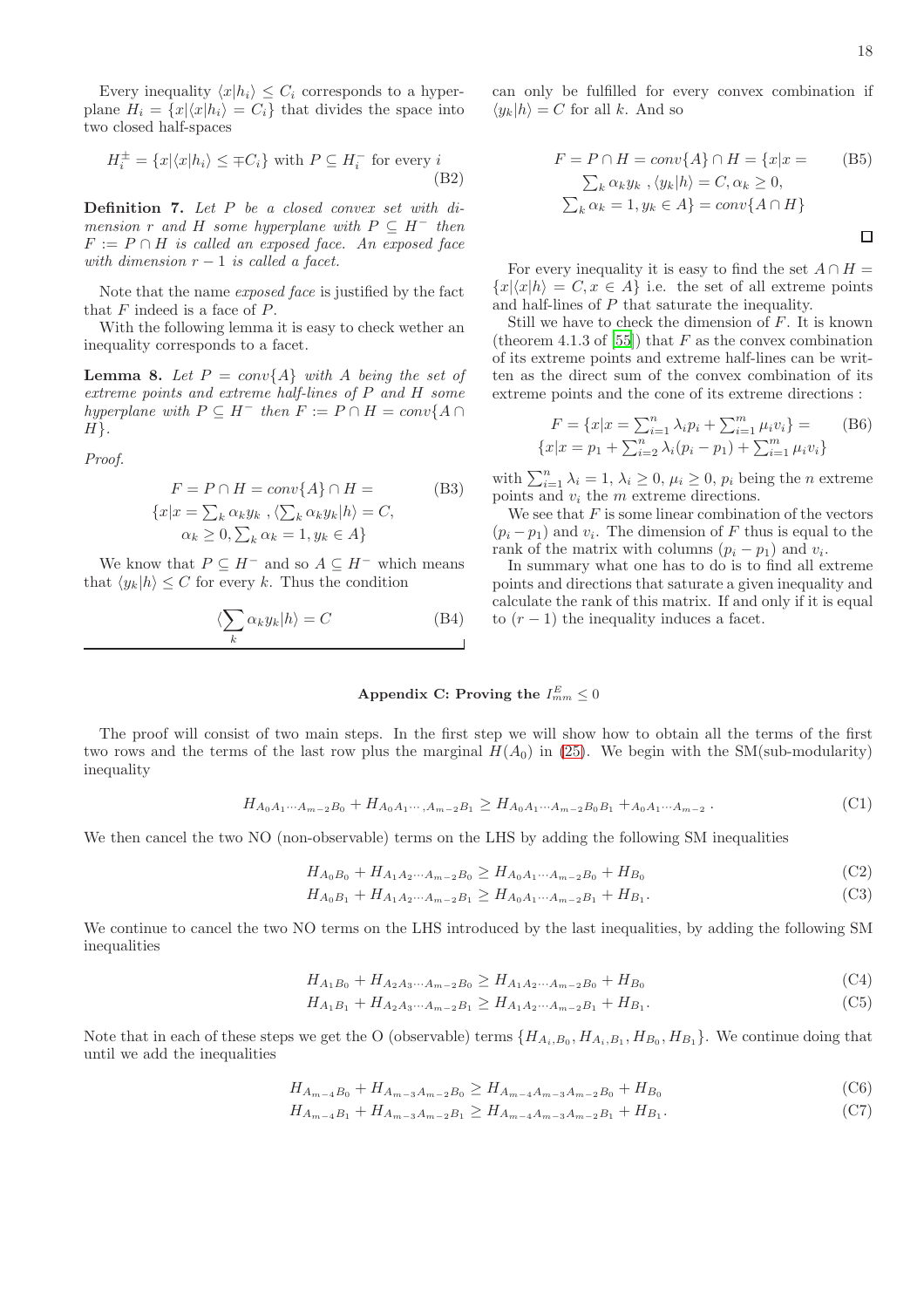Now we add the inequalities

$$
H_{A_{m-3}B_0} + H_{A_{m-2}B_0} \ge H_{A_{m-3}A_{m-2}B_0} + H_{B_0}
$$
\n(C8)

$$
H_{A_{m-3}B_1} + H_{A_{m-2}B_1} \ge H_{A_{m-3}A_{m-2}B_1} + H_{B_1}.
$$
\n(C9)

In these  $m-2$  steps we have added all the terms  $\{H_{A_iB_0}, H_{A_iB_1}\}$  for  $i=0,\dots,m-2$  and  $m-2$   $\{H_{B_0}, H_{B_1}\}$ . To complete the two first rows we add the SM inequality

$$
H_{A_{m-1}B_0} + H_{B_0B_1} \ge H_{A_{m-1}B_1} + H_{B_0}.\tag{C10}
$$

To obtain the last row plus the marginal  $H(A_0)$  we add the SM inequality

$$
H_{A_0B_{m-1}} + H_{A_0A_1} \ge H_{A_1B_{m-1}} + H_{A_0}.\tag{C11}
$$

The remaining NO terms are

$$
H_{A_0A_1} + H_{B_0B_1} \ge H_{A_0A_1\cdots A_{m-2}B_0B_1} + H_{A_0A_1\cdots A_{m-2}}.\tag{C12}
$$

We can cancel two of them by simply adding the M (monotonicity) inequality

$$
H_{A_0A_1\cdots A_{m-2}B_0B_1} \ge H_{B_0B_1}.\tag{C13}
$$

The remaining NO terms are then

$$
H_{A_0A_1} \ge H_{A_0A_1\cdots A_{m-2}}.\tag{C14}
$$

In order to conclude the proof we need to show that the remaining  $m-3$  rows minus the NO terms above define a valid inequality. To show that, first note that every missing row  $(j = 2, \dots, m - 2)$  is of the form

$$
\sum_{i=0,\cdots,m-j} (-1)^{\delta_{i,m-j}} H_{A_i B_j} - (m-j-1) H_{B_j}.
$$
\n(C15)

First we are going to prove that

<span id="page-18-0"></span>
$$
\sum_{i=0,\cdots,m-j} (-1)^{\delta_{i,m-j}} H_{A_i B_j} - (m-j-1) H_{B_j} + H_{A_0 \cdots A_{m-j}} - H_{A_0 \cdots A_{m-j-1}} \ge 0.
$$
 (C16)

To do that we add the following inequalities

· · ·

$$
H_{A_0\cdots A_{m-j}} + H_{A_0\cdots A_{m-j-1}B_j} - H_{A_{m-j}B_j} - H_{A_0\cdots A_{m-j-1}}
$$
\n(C17)

$$
H_{A_{m-j-1}B_j} + H_{A_0\cdots A_{m-j-2}B_j} - H_{A_0\cdots A_{m-j-1},B_j} - H_{B_j}
$$
\n(C18)

$$
H_{A_{m-j-2}B_j} + H_{A_0\cdots A_{m-j-3}B_j} - H_{A_0\cdots A_{m-j-2}B_j} - H_{B_j}
$$
\n(C19)

$$
H_{A_2B_j} + H_{A_0A_1B_j} - H_{A_0A_1A_2B_j} - H_{B_j}
$$
\n(C20)

$$
H_{A_0B_j} + H_{A_1B_j} - H_{A_0A_1B_j} - H_{B_j}.\tag{C21}
$$

To finish the proof we only need to add the inequalities [\(C16\)](#page-18-0) for  $j = 2, \dots, m-2$ , that is

$$
\sum_{j=2,\dots,m-2} \sum_{i=0,\dots,m-j} (-1)^{\delta_{i,m-j}} H_{A_i B_j} - (m-j-1) H_{B_j} + H_{A_0 \dots A_{m-j+1}} - H_{A_0 \dots A_{m-j}} \ge 0
$$
\n(C22)

$$
\rightarrow \sum_{j=2,\dots,m-2} \sum_{i=0,\dots,m-j} (-1)^{\delta_{i,m-j}} H_{A_i B_j} - (m-j-1) H_{B_j} - H_{A_0 A_1} + H_{A_0 A_1 \dots A_{m-2}} \ge 0.
$$
 (C23)

This concludes the proof.